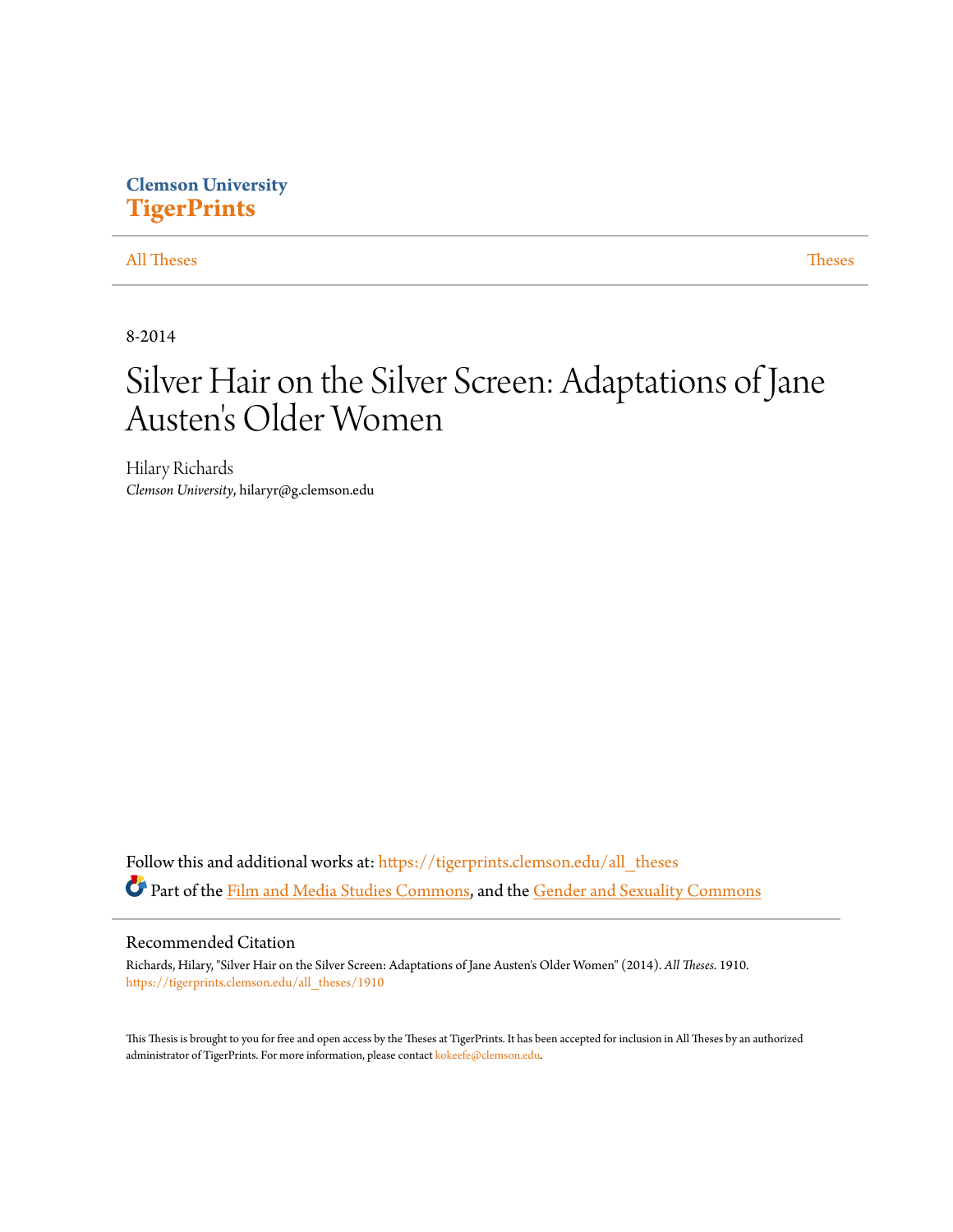# SILVER HAIR ON THE SILVER SCREEN: ADAPTATIONS OF JANE AUSTEN'S OLDER WOMEN

A Thesis Presented to the Graduate School of Clemson University

In Partial Fulfillment of the Requirements for the Degree Master of Arts English

> by Hilary Richards August 2014

Accepted by: Dr. Erin Goss, Committee Chair Dr. Elizabeth Rivlin Dr. Sean Morey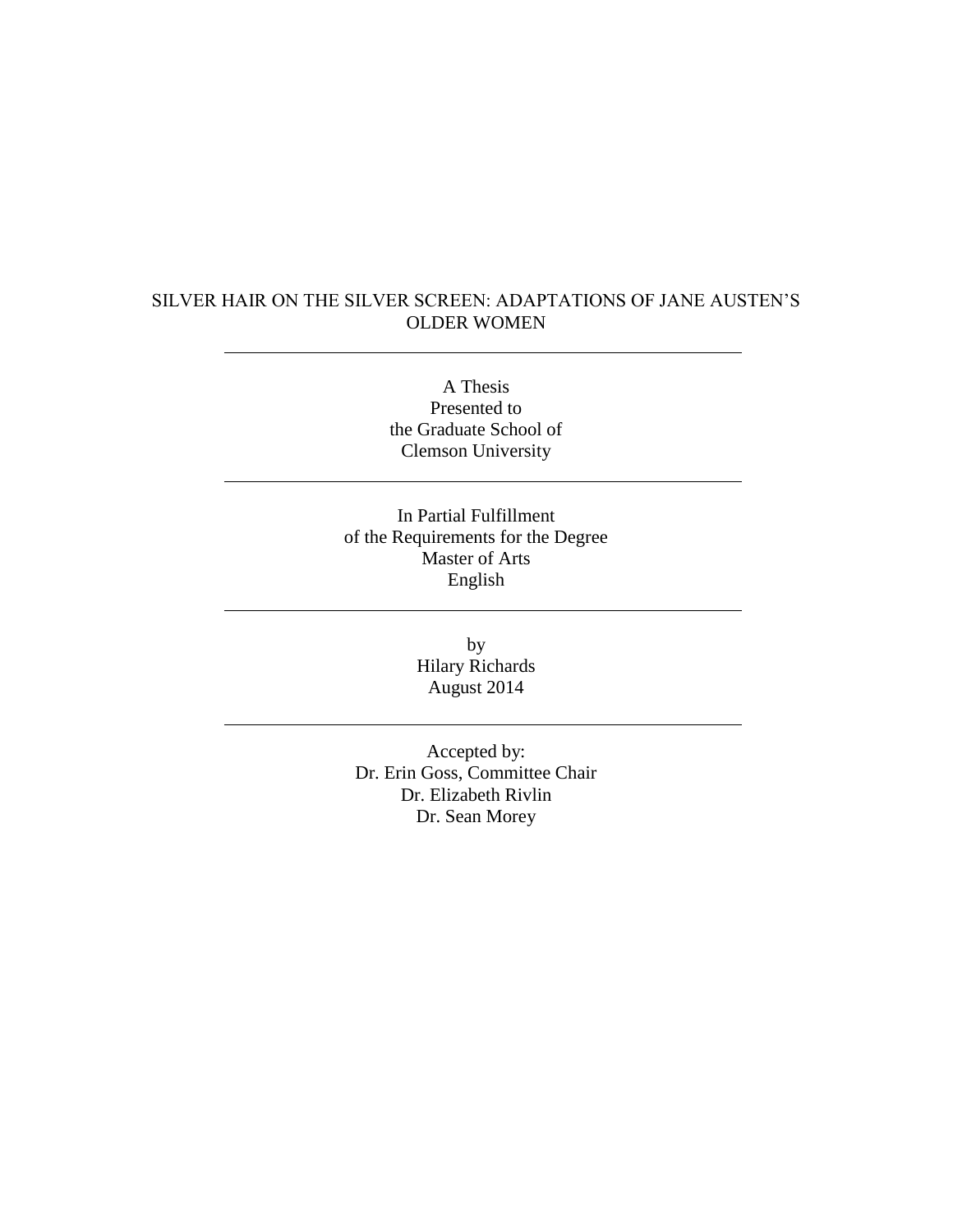# ABSTRACT

Three adaptations of Jane Austen novels were produced between 1995 and 1999. These late 90s films represented a set of romantic comedies created in the style of heritage cinema. In adapting *Sense and Sensibility*, *Emma*, and *Mansfield Park*, filmmakers reshaped the older women supporting characters in order to better fit the generic conventions of romantic comedies. Romantic comedies of the 1990s relied on a narrow view of the marriage plot whereby the focus in wholly on the courtship process of a predominately affluent, white, heterosexual couple. By excising the roles of the older women, Mrs. Jennings, Miss Bates, and Mrs. Norris respectively, filmmakers refused to allow for alternate versions of womanhood beyond the traditions of marriage and motherhood.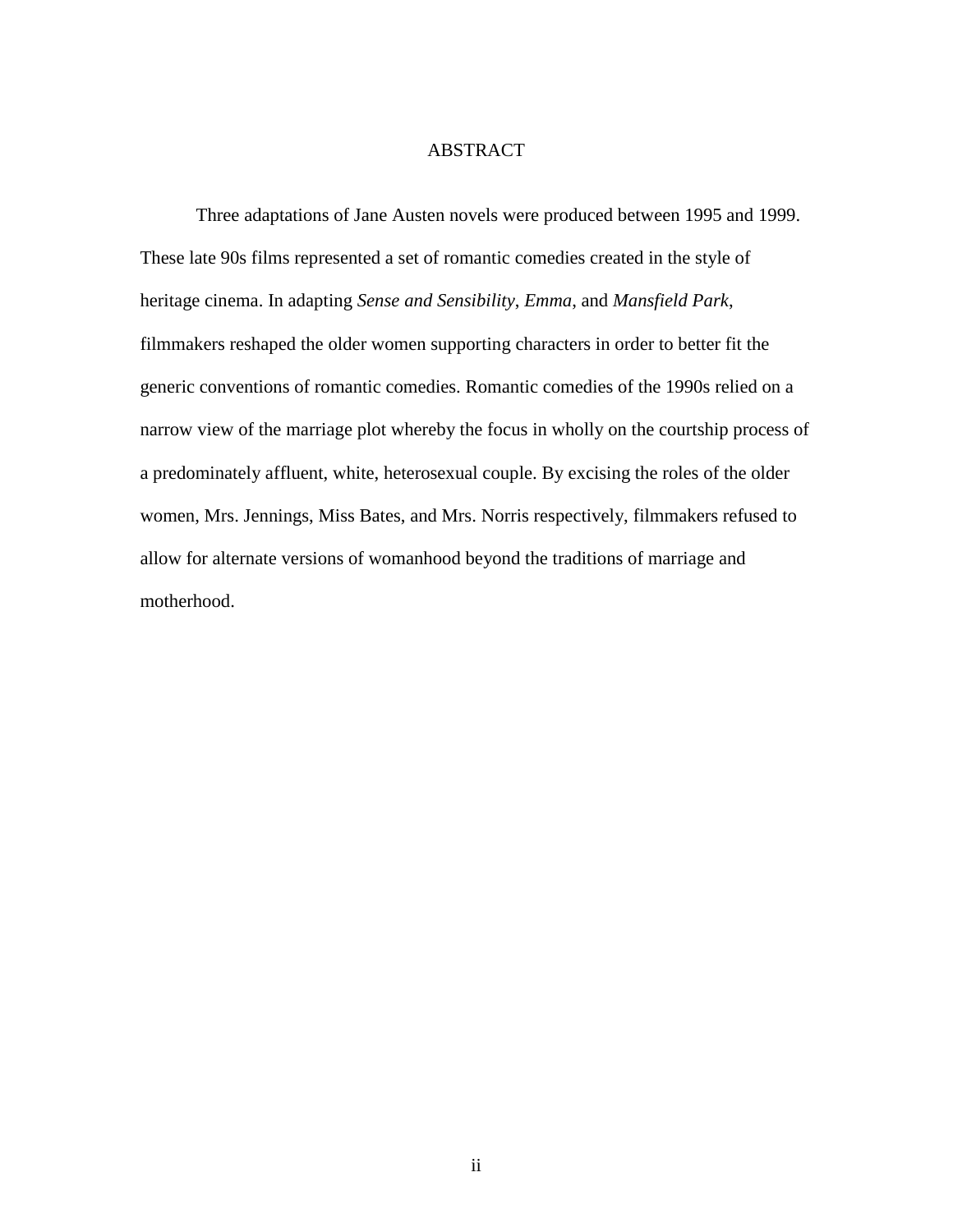# TABLE OF CONTENTS

|                | Page |
|----------------|------|
|                |      |
|                |      |
| <b>CHAPTER</b> |      |
|                |      |
| $\overline{L}$ |      |
| II.            |      |
| III.           |      |
|                |      |
|                |      |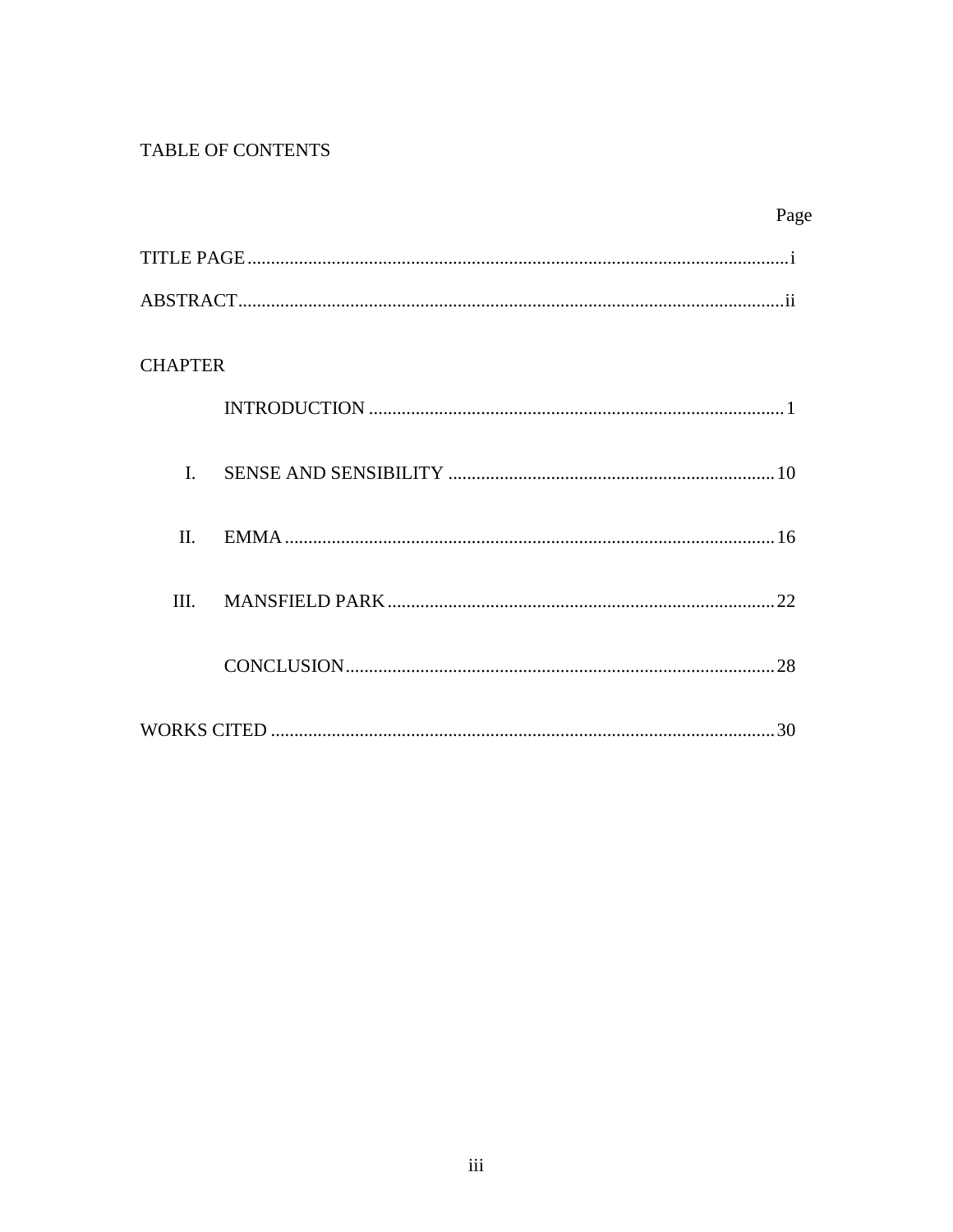#### INTRODUCTION

Film writers and directors keep returning to Jane Austen as source material for movies, but where the novels may explore a variety of themes, Hollywood is only interested in one: the marriage plot. In the late 1990s, Austen saw something of a renaissance in Hollywood, as three films (along with a BBC miniseries and a variety of stories inspired by her books) came to the screen: *Sense and Sensibility* (Ang Lee 1995), *Emma* (Douglas McGrath 1996), and *Mansfield Park (*Patricia Rozema 1999). This set of films is often lauded for the portrayal of the protagonist, and each film had some measure of box-office success. However, it is a mistake to view these films as faithful adaptations of Jane Austen because of their formulaic subscription to the romantic comedy genre. Such erroneously assumed fidelity overlooks the fact that in creating a space for the Hollywood starlet to find her ideal husband, Austen's women-centric narratives and satiric backdrops must be diminished or outright dismissed. In fact, while Austen builds her narratives in front parlors and women's private correspondence, filmmakers forgo these relationships among women for the generic romantic comedy with its primary focus on women's relationships only to men. Thus, the secondary female characters, particularly the older women past childbearing or marriageable age, are minimized in favor of bringing the leading male characters more fully into the narrative and increasing screen time for stars like Hugh Grant and Jonny Lee Miller. In Austen's novels, marriages are merely the side effect, albeit intended and expected, while the stories are grounded in the community, a network largely composed of women's correspondence.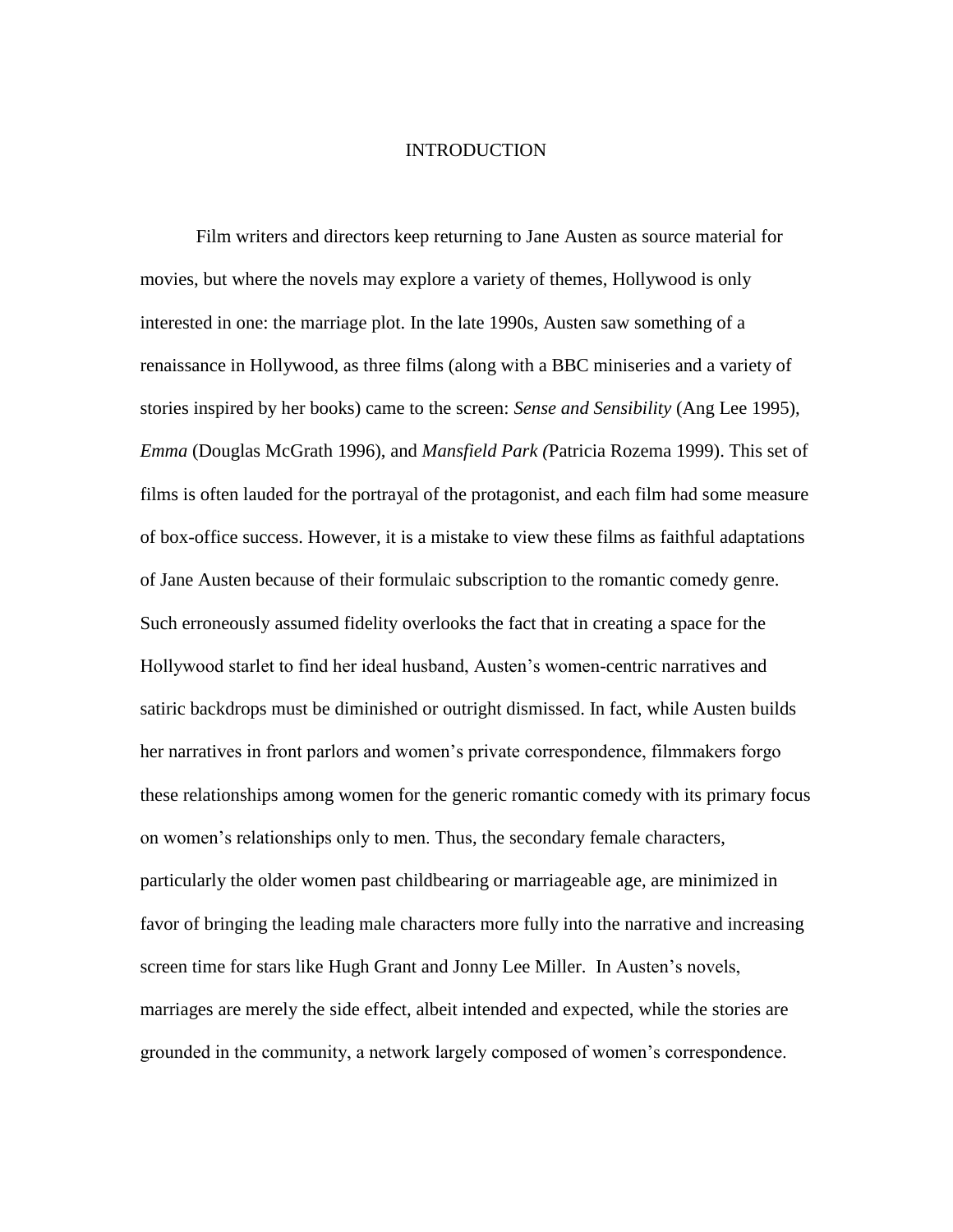By marginalizing a prominent aspect of the society, that is, the elder and experienced woman, Hollywood displays a stigma against aging women and perpetuates a narrow space of acceptable roles for women. While the marriage plot is one way for a woman to live happily in an Austen narrative, it is certainly not the only way to succeed as the adaptations suggest. Austen presents a number of women characters who are either past the role of finding a husband or have forgone the marriage plot entirely. In examining this set of secondary women characters—Miss Bates, Mrs. Jennings, and Mrs. Norris—and their roles in both the novels and the corresponding films from the 1990s, it becomes clear that these women, overlooked and disregarded in their respective cinematic portrayals, are not the buffoons or comic foils that Hollywood depicts.

Paula Marantz Cohen argues that the romantic comedy "derives from the novelistic tradition associated with Jane Austen, who launched the courtship plot in all its conventionalized glory. Invariably there is a heroine of pluck and intelligence who, after a variety of fairly predictable misadventures and misunderstandings, is united with her soul mate at the end" (Cohen 79). Cohen's description of Austen "tradition" is exactly the one dimensional aspect that Hollywood grasped; it ignores, as Cohen does, the worlds that Austen created, full of characters that range in age and station in favor of standard romantic plot points that sell movie tickets. The romantic comedy of the 1990s carried on with a film practice that began over a decade prior. Tamar Jeffers McDonald notes in *Romantic Comedy: Boy Meets Girl Meets Genre* that romantic comedies of the 90s "do not merely ignore the advances in the genre that [previous] romantic comedies represent: they reject them" in a kind of neo-traditional way (91). It is perhaps no surprise then, that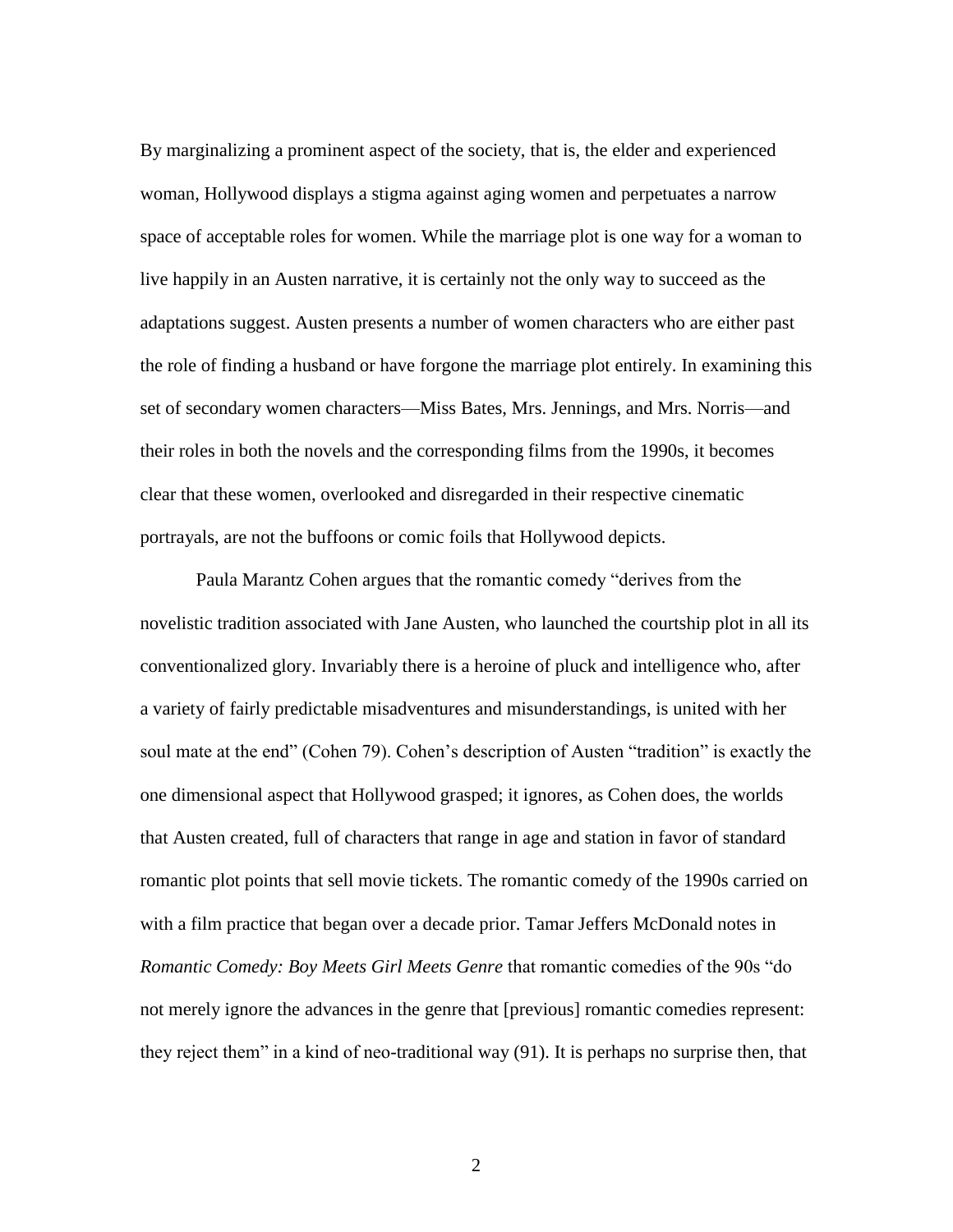several of Austen's novels themselves were once again adapted for the big screen in the 1990s as her association with the romantic comedy genre is inescapable by virtue of a marriage at the end. In turning to the past through Austen's narratives, filmmakers can continue "pigeonholing the perceived truths of women's experiences in a so-called lifestyle culture" (Tasker and Negra 172). In the case of the 90s adaptations of Jane Austen, women's experiences are limited to the personal evolution that makes the young protagonist worthy of the appropriate male suitor. Without exception, Austen's novels have been adapted into marriage plots that fulfill the romantic comedy formula and present themselves as "truths of women's experiences." However, this "truth" only extends as far as the main female characters who themselves are young, white, and affluent.

Linda Hutcheon notes "that, in most concepts of translation, the source text is granted an axiomatic primacy and authority, and the rhetoric of comparison has most often been that of faithfulness and equivalence" (Hutcheon 16). Yet, as Paula Marantz Cohen has used Austen as the litmus test for all romantic comedies, the success of the film adaptations has informed the reading of Austen's texts. *Sense and Sensibility*, *Emma*, and *Mansfield Park* do each culminate with the marriage of a young couple, but the novels' narratives are far more concerned with the community at large and how the multiple characters have built their lives. In *Mansfield Park* for example, the protagonist Fanny Price is not even named until the second chapter. Austen instead lays the foundation of *Mansfield Park* through the personal histories of the Ward sisters (Fanny's mother and aunts). Film audiences are not privy to these histories as Fanny's marriage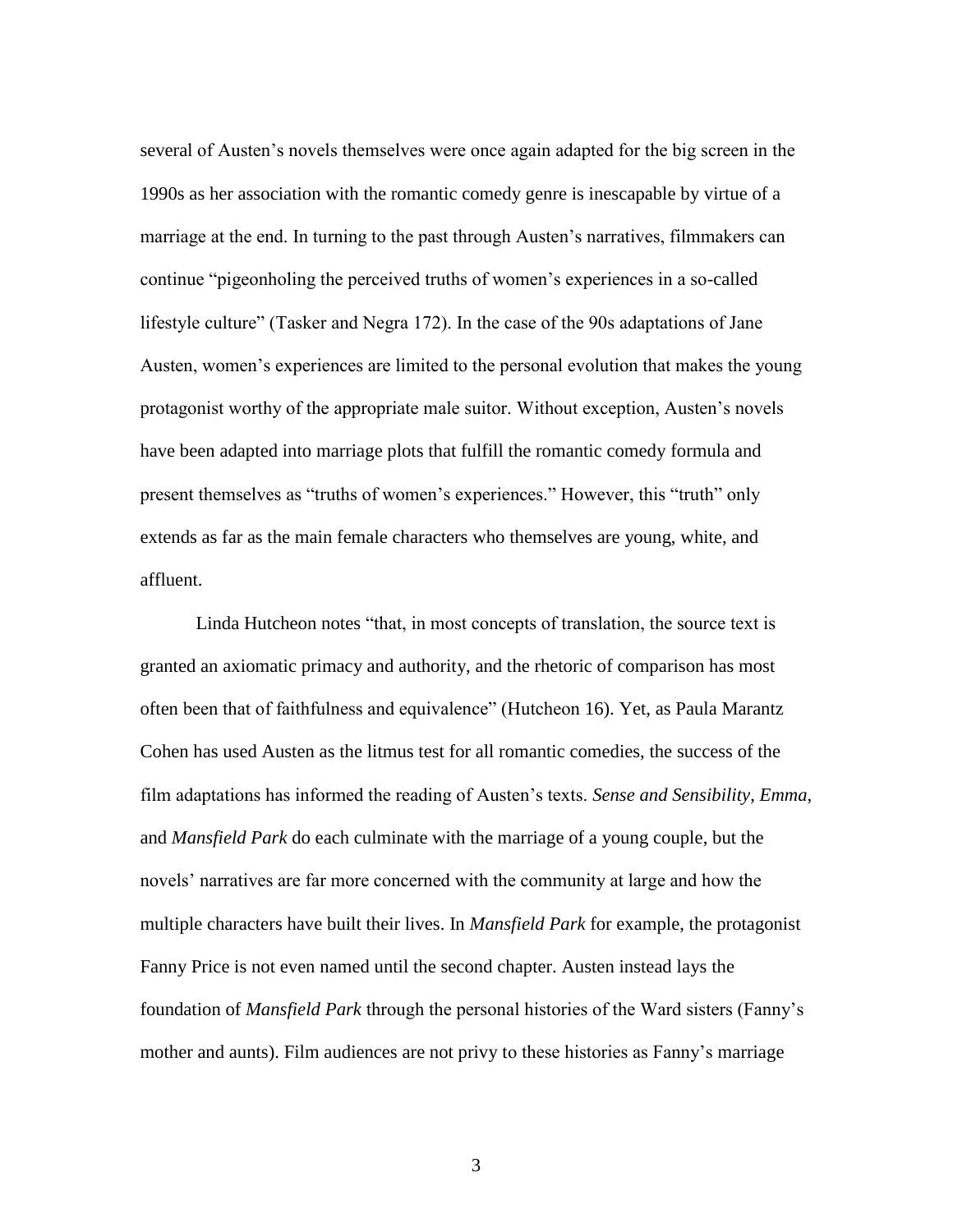plot overshadows the rest of the relationships. Certainly film adapters must decide what changes will lead to the most successful film, but in adjusting Austen's narrative to better fit the conventions of a romantic comedy, audiences are likely to come to the same conclusion about Austen's focus on marriage that Cohen blithely ascribes to her novels.

Adaptation filmmakers create movies that follow Hollywood conventions to reach a wide audience for financial gain while still aiming to appeal to the established fan base of the novels: a smaller, though more emotionally invested and often more vocal group. In particular, fans of Austen's works are so prolific that they have been dubbed "Janeites." There is even a Jane Austen Society of North America which is as invested in Austen's personal life as a scholar is in her works. JASNA's contributions to Austen scholarship is undeniable, though they appear to approach any adaptation with an air of suspicion, noting that "we love to watch them all – even if we are not always so fond of the finished product as we had wished to be" (JASNA.org). Austen's books are part of the Regency era which filmmakers and viewers like the Janeites imbue with a sense of nostalgia and fetishize as a somehow better time. The Regency setting is another layer to the adaptation process, and filmmakers adapting Austen's novels end up producing a 'period' film even as the produce a romantic comedy addressing contemporary concerns. Indeed, the Janeites' complaints seem to fall under a concern with fidelity to the novels that is largely based on reconstructing the look of the Regency period, but there is perhaps less at stake in the drapery choices of the set designers than in the way the characters are continually made to function within the constraints of a romantic comedy. The adaptations of the 1990s, with the exception of the 1996 film *Clueless,* exemplify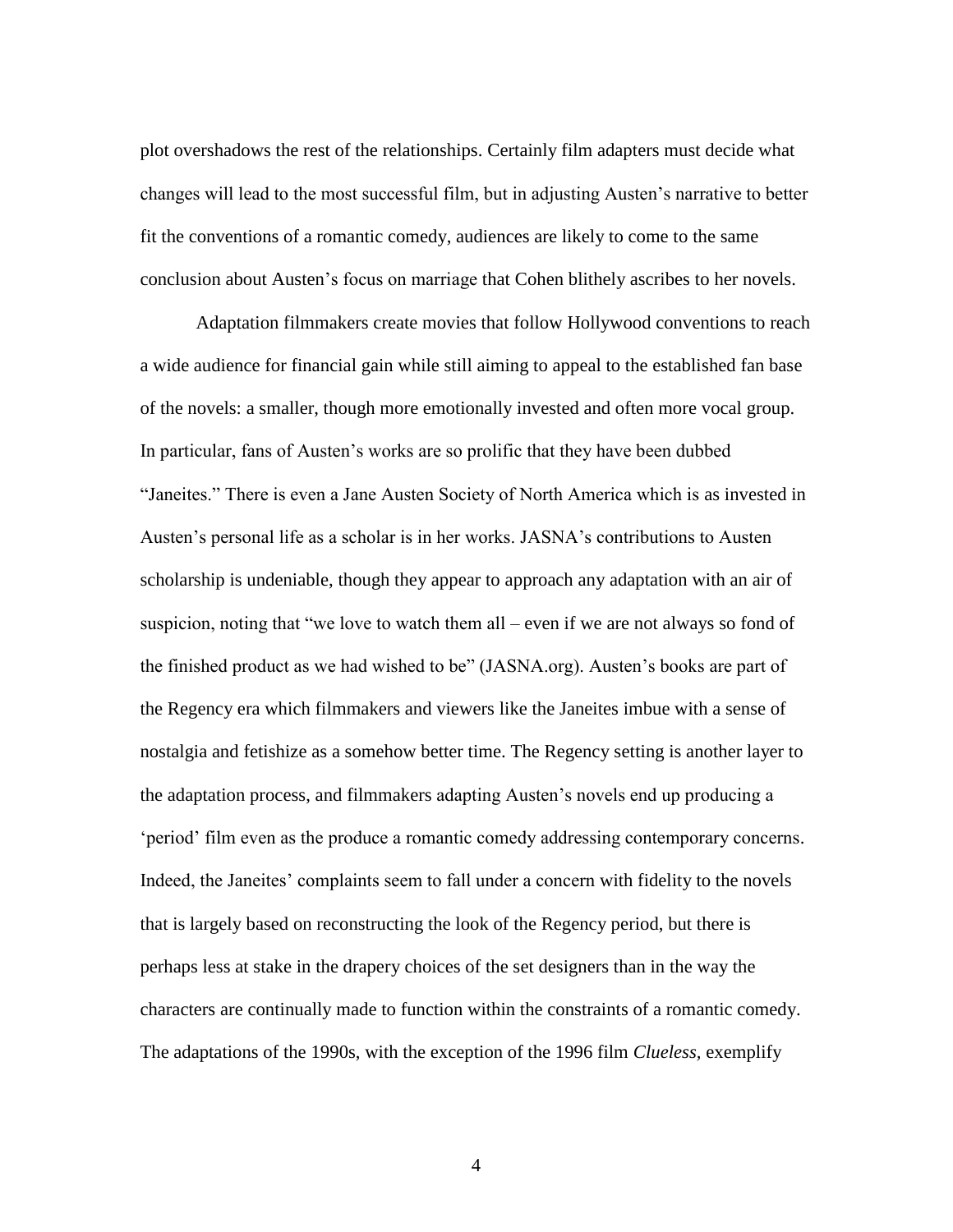"exhaustive attempts to create an impression of fidelity to…Jane Austen's village life, the result of which, so far from ensuring fidelity to the text, is to produce a distracting quaintness" (McFarlane 9). Certainly, a visually ingrained sense of nostalgia can add to an audience's enjoyment of the film because the setting "looks" correct, but without effective characters, even the most 'period' accurate Austen adaptation will still be generically static. In addition to the generic concerns of Austen adaptations, they are also associated with heritage cinema which, as Claire Monk and Amy Sargeant point out in *British Historical Cinema: The History, Heritage, and Costume Film*, are "typically set in an English, southern, middle- or upper-class past…and frequently adapted from 'classic' literary sources" (Monk and Sargeant 178). Through this association with heritage cinema, Austen adaptations inevitably become linked to a conservative nostalgia that has little to do with the novels themselves. Further, filmmakers are also working with a wider cinematic audience in mind. Such an audience may be vaguely aware of Austen, having been forced to read at least one of her novels in high school, and will watch with a set of expectations that may be less grounded in Austen lore than that of the Janeites. And, as heritage film is intended to invoke a sense of nostalgia through "a particular aesthetic approach to the visualization of the past," audiences can walk out of the theatre secure in feeling that the filmmaker successfully encapsulated the Regency era (Monk and Sargeant 178). However, the intersection of heritage films' nostalgia for a better, simpler, and happier past and the romantic comedy's focus on young love, courtship, and marriage means that adapting Austen's novels leaves little room for showing the narrative as anything more than a prescriptive and conventional primer on how a young woman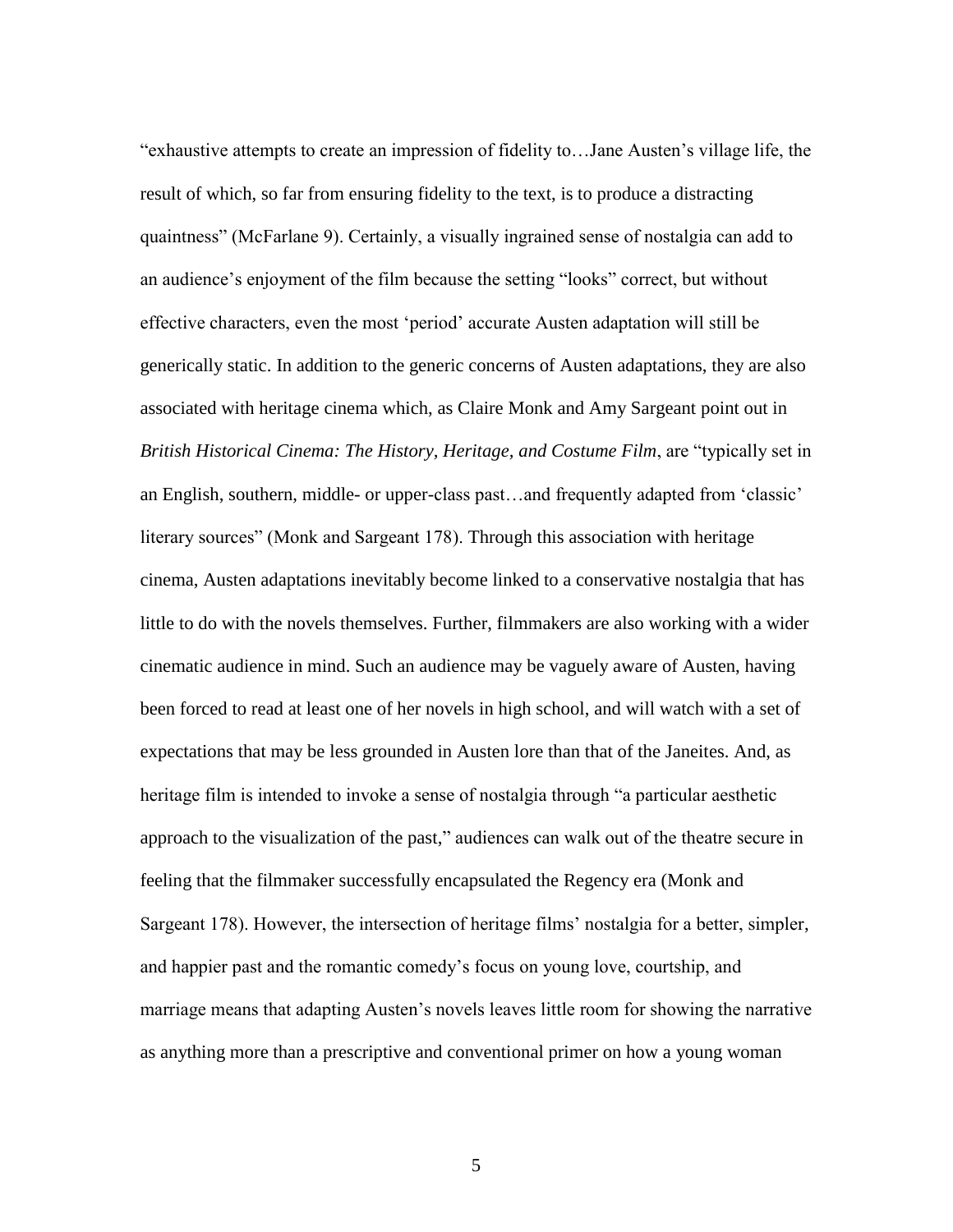must behave in order to succeed in Regency England. In this set of 'period' movies made in the 1990s, one group in particular must be reshaped to better fit the adaptive expectations: the older female supporting characters. Mrs. Jennings, Miss Bates, and Mrs. Norris do look the part, and they are treated as equivalent to the rolling countryside and interior design because exploring their characters means little to the protagonist's marital success as set forth by both heritage film and romantic comedy conventions.

Austen film adaptations of the 1990s competed for an audience during a decade that had become increasingly inundated with views of Americana which had been whitewashed and taboo in previous decades. The 1990s saw an influx of popular television shows like *Ellen*, *My So-Called Life*, and *Party of Five,* each of which premiered in 1994 and found success particularly with a young female audience (imdb.com). While the popularity of these shows suggests a continued privileging of youth, television had begun to broach subjects like sexuality, racism, and class division that had been largely ignored in mainstream entertainment. Additionally, Alex Heigl notes in" Twelve Crucial Moments in the Evolution of MTV" that MTV, which had already altered the way America consumed media with music videos, found success with *The Real World* which had been airing since 1992. This show portrayed a group of young people living together and being filmed at all hours of the day, beginning a reality television tidal wave that fully developed into a successful television formula by the end of the 90s (Heigl). In contrast, the romantic comedy largely clung to a conservative and restrictive view of youth and courtship because the romantic comedy "keeps the appearance, inherited from the 1970s films, of being a more realistic type of romantic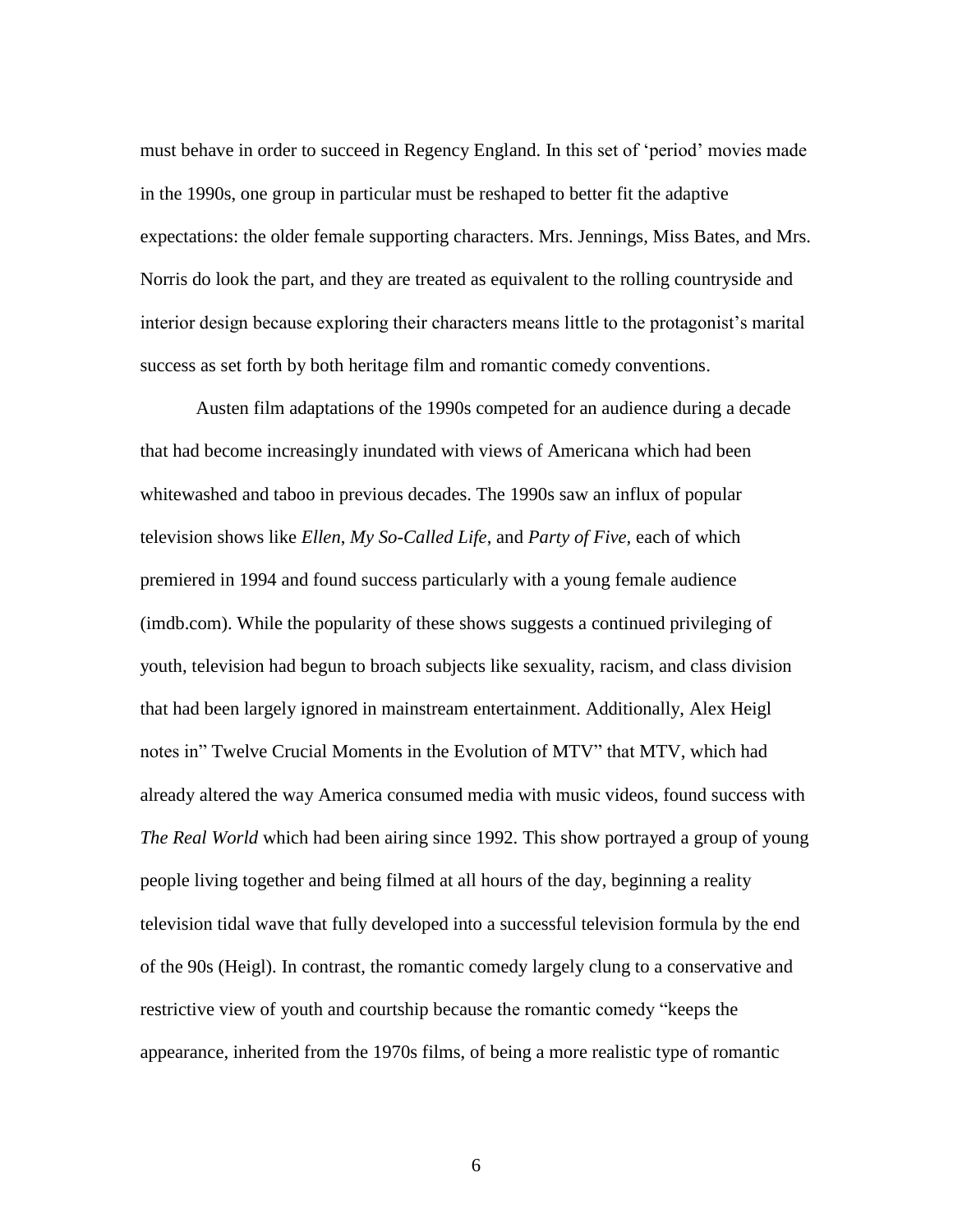comedy, it has no use for realism if this means facing up to the actual problems of forming a lasting relationship in contemporary society" (McDonald 86). The hybrid genre had certainly been around long before the 1990s, but it is during that decade that the romantic comedy clings to its generic conventions against a shift to more realistic displays of modern issues about relationships and culture.

Filmmakers were thus faced with the predicament of creating successful films in light of shifting entertainment expectations and the fact that audiences, particularly young women, were beginning to see themselves on television, from the struggles of high school in *My So-Called Life* to the (albeit heavily edited) portrayal of living in *The Real World* and humorous depiction of navigating relationships and sexuality in *Ellen*. What the film industry was able to offer to these audiences came in the form of idealized romantic comedy plots in two hours or less; a kind of reaction to the weekly dramas that unfolded, seemingly never ending, on TV. Deborah Jermyn explains that "Hollywood in particular has been charged with being 'youth-obsessed', chasing younger audiences by putting their likeness on-screen" (Jermyn 26). By latching on to the notion that it was only youth that attracted an audience, Hollywood romantic comedies merely continued marketing to affluent, white, young females that were already used to seeing themselves reflected back from whatever screen they watched. Romantic comedies were also a product of a revival in Hollywood that began in the 1980s, according to Steve Neale in *Genre and Hollywood.* Neale points out that romantic comedies of the 80s and 90s marked a return to an "ideology of 'old-fashioned' heterosexual romance and hence…the rituals, signs and wishes that mark it" (63). This created a very narrow formula that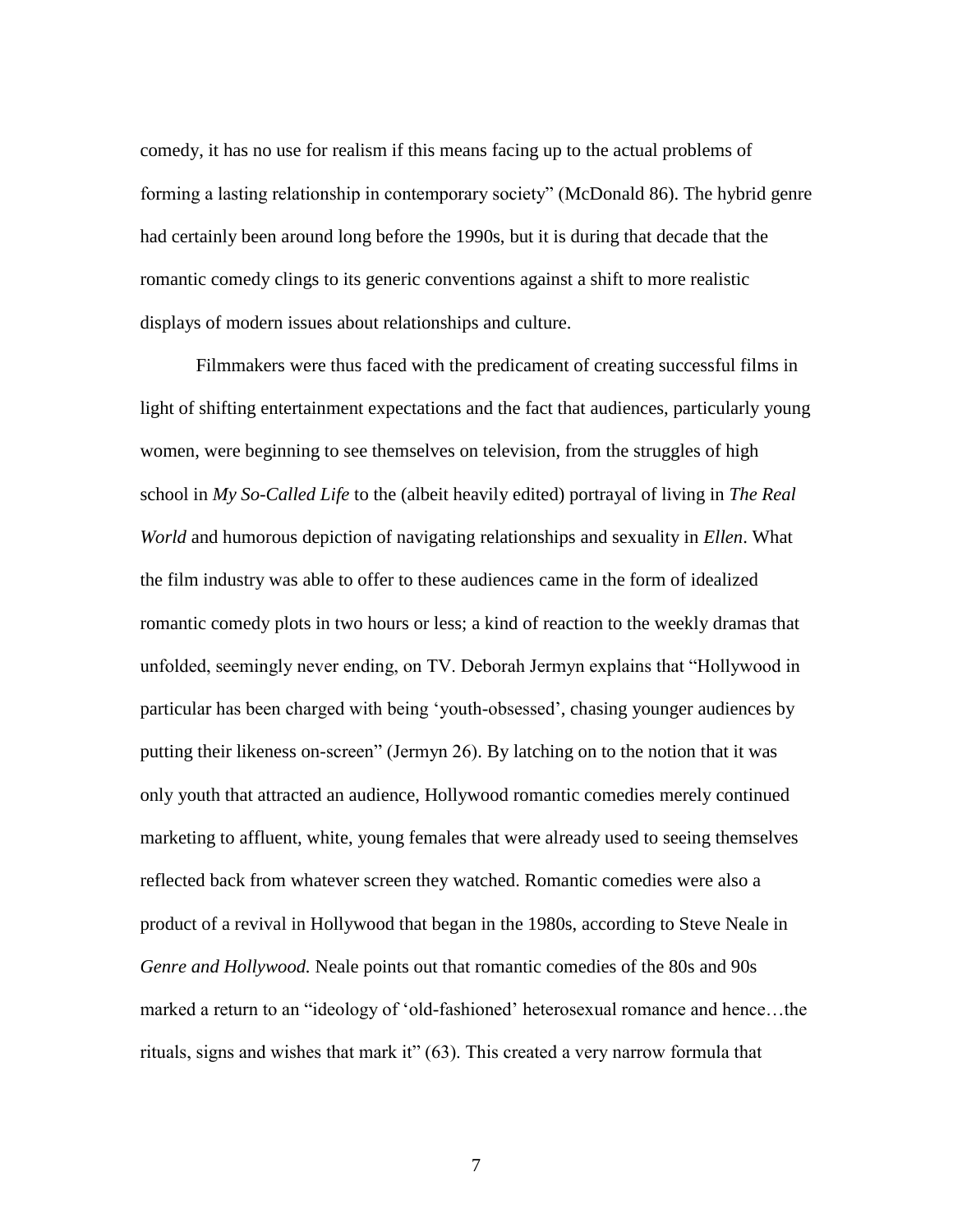dominated the romantic comedy genre throughout the 90s. The protagonists are expected to be white, wealthy, and heterosexual. By steering romantic comedies along the generic party line, filmmakers create an investment in the love story despite the opportunity to explore the novel's other storylines that may offer alternatives to womanhood in addition to the protagonist's eventual marriage. It is perhaps no surprise then, that Amy Heckerling's 1996 *Clueless*, which updates Emma to a current setting, omits the character of Miss Bates, the novel's older spinster, entirely, only borrowing her earnest naïveté for a loosely adapted version of one of the novel's other female characters.

The *Sense and Sensibility, Emma,* and *Mansfield Park* film adaptations excise characters irrelevant to the strict romantic comedy plot to focus almost wholly on the burgeoning relationship between the main character and her soon-to-be husband. To be sure, as Sarah Morrison notes, "[r]eaders' assumptions often lead them to *expect* the relationship between the heroine and hero to dwarf all others" (340). However, despite the assertions of critics like Paula Marantz Cohen, Austen's novels do not make the romantic relationships the main crux of the narrative. Though she may tidy up her novels' endings with at least one marriage, Austen succeeds "in making women the normative center" of the worlds she depicts (Morrison 343). It is in the front parlors and private correspondence between women that her narratives are built, not at the altar. Mrs. Jennings, Miss Bates, and Mrs. Norris are each crucial to their respective narratives, and reducing them to jokes as the films do only serves to reinforce the stigma against aging women and undermines the representation of women as anything other than potential mates and mothers. They are certainly characters who contribute to the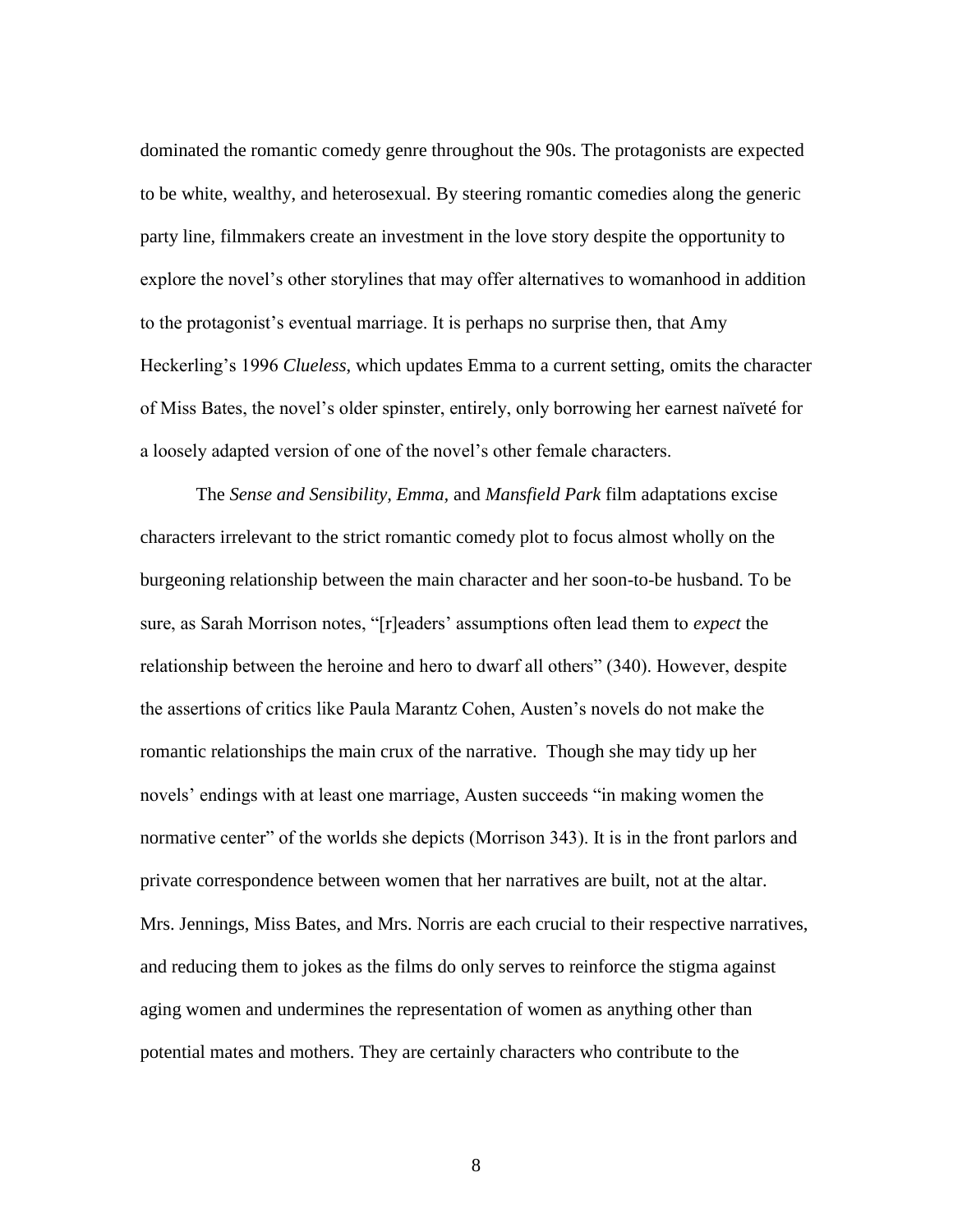development and maturation of the female protagonists of the stories. However, more importantly they are also characters who successfully survive in their respective societies and act as agents in their own lives. Miss Bates is the beloved center of local information around whom Highbury revolves; Mrs. Jennings has a sense of bold charisma that allows her to move and exert influence throughout the society of Devonshire; and Mrs. Norris is an opportunist who strives to make herself indispensable within Mansfield Park. Instead of recognizing the way these women illustrate a community based on the interactions of women, however, Austen film adaptations emphasize the male suitors' role in order to bolster the romantic comedy aesthetic. As Morrison explains, Austen's novels "assert the primacy of feminine experience by reducing the characterization of men in the novels" (340). The film adaptations, however, privilege the men's characters in order to encourage the audience to invest themselves in the marriage plot. In order to provide the necessary screen time to the lead couple, secondary characters like the novel's older women are minimized in favor of maximizing the masculine suitors. These women, however, are critical to the heroines' development in the novels due to their perspective as women outside of the marriage plot. In foreclosing the alternatives Mrs. Jennings, Miss Bates, and Mrs. Norris provide, the films advocate a narrow definition of a woman's acceptable role as merely young, marriageable, and fertile.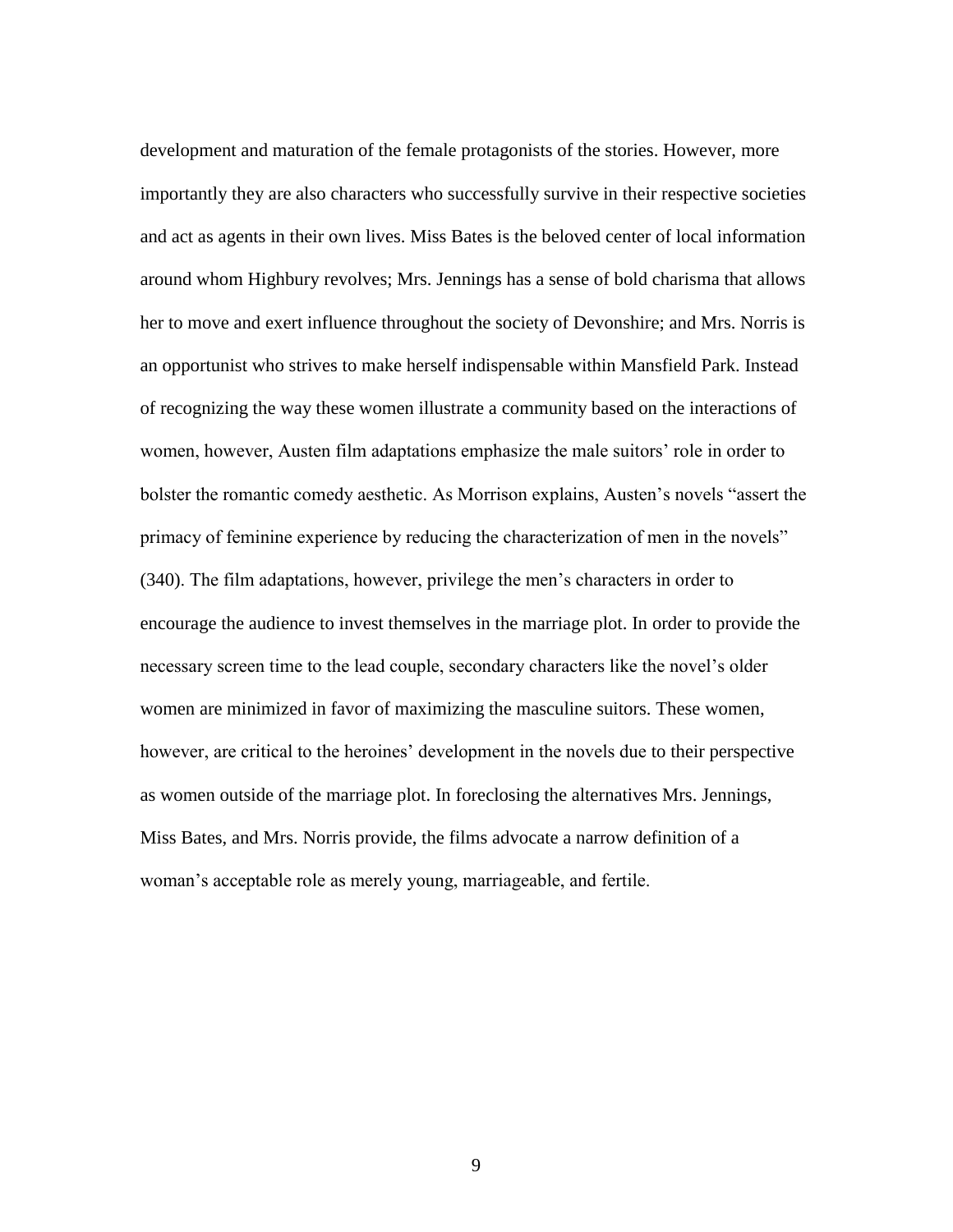# CHAPTER ONE

## SENSE AND SENSIBILITY

The audience hears Mrs. Jennings coming before they see her in Ang Lee's 1995 *Sense and Sensibility*, and her booming exuberance at the arrival of Mrs. Dashwood and her daughters Elinor, Marianne, and Margaret, stands in sharp contrast to the defeated air of the family. Screenwriter Emma Thompson, who also starred in the film as Elinor Dashwood, was praised for picking up on Austen's satirical bent in her script, but a closer look at the movie makes it clear that the filmmaker's choice to focus on the older Dashwood sisters' marriage plots leaves little room for the relationships among the women of Devonshire. Thus, Mrs. Jennings' role as the welcome wagon and facilitator to society is left looking more like an encroachment on the Dashwoods' quiet lives.

Interactions among women are paramount to the novel. Elinor and Marianne Dashwood are sisters who, upon losing their family home, move with their mother to the estate of a cousin, Sir John Middleton. His mother-in-law, Mrs. Jennings, is an older busybody of a woman who, having married off her own daughters makes it her mission to do the same for Elinor and Marianne. Mrs. Jennings is certainly prone to brash exclamations of her many opinions, standing in direct contrast to both Elinor and Marianne. Elinor is the manifestation of calm, collected thought and good breeding: the "sense" of the title, while the impetuous and romantic Marianne is the "sensibility." It is Mrs. Jennings however, argue Kathleen Anderson and Jordan Kidd, "whose combination of qualities the novel ultimately defines as the most healthful" (136). She is neither too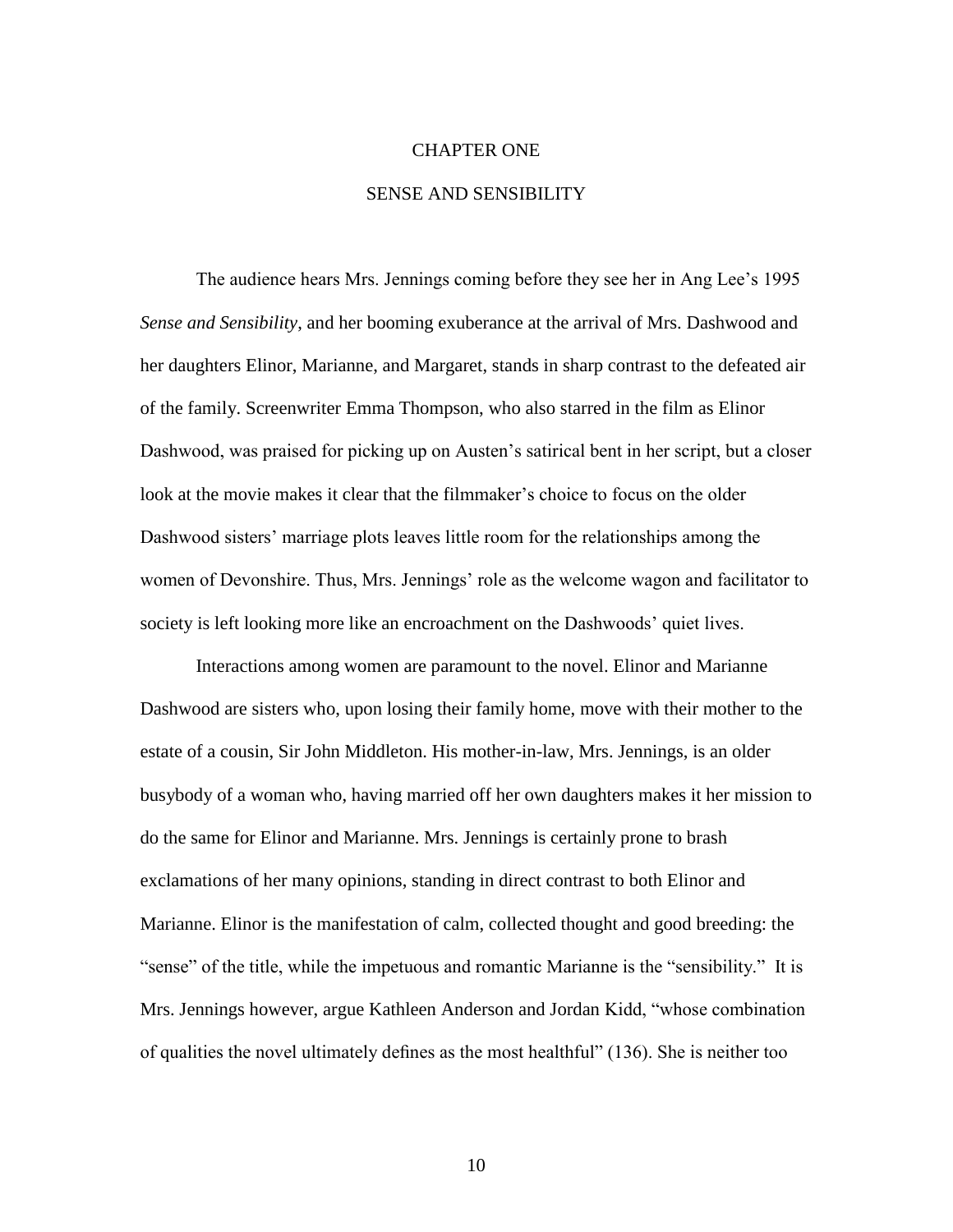down-to-earth, like Elinor, who closes herself off to love, nor is she too accepting of others and liable to get her heart broken, like Marianne. Her happiness, as Anderson and Kidd point out, depends on nothing but herself; a comfortable widow who has no need of others' money or approval, she is in an enviable position for a woman of the time. Mrs. Jennings represents an alternate role in society beyond what Elinor or Marianne can grasp. While in the past she certainly fulfilled the expected roles of wife and mother, in the present she operates in society as her own agent. Instead of merely appearing at various functions as a moneyed widow, she is "a great wonderer, as every one must be who takes a very lively interest in all the comings and goings of all their acquaintance" and is deeply concerned with the happiness of those around her (53). Austen's language suggests that Mrs. Jennings has spent considerable time watching the people around her. While her observations are portrayed as incessant to the point of irritating Elinor and Marianne, Mrs. Jennings is no less accurate in perceiving the intentions of those around her. Eva Brann argues in her article "Whose Sense? Whose Sensibility? Jane Austen's Subtlest Novel" that Mrs. Jennings does not need romantic drama to sustain her, as Marianne does, but at the same time she displays a type of sense "superior in quickness to Elinor" as she navigates her world (133). It is Mrs. Jennings, for example, who perceives the negative qualities of Fanny Dashwood, whom she pegs immediately as being rude and proud.

Mrs. Jennings has been successful, in her way, at navigating life in the social milieu of Austen's novel, which is exactly what Elinor and Marianne find so challenging. Furthermore, while Mrs. Jennings enjoys the Dashwood sisters, her life is not exclusively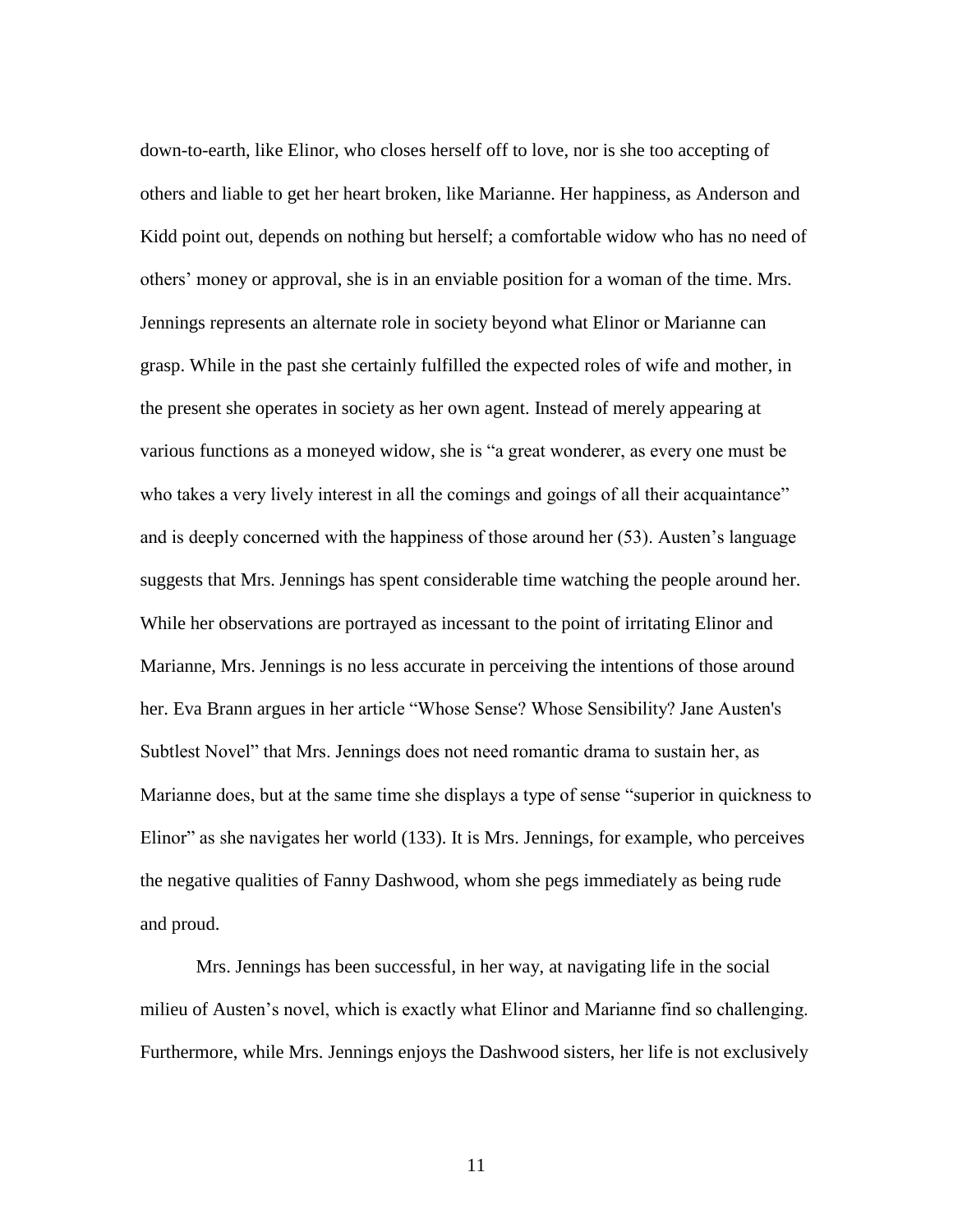concerned with theirs. Mrs. Jennings applies her humorous scrutiny to every member of the society, as shown in her preoccupation with Colonel Brandon's sudden departure from Barton Park. She can get away with her interference because she has parlayed the station of being a wealthy widow into a position as a kind of matriarchal center of Devonshire. Mrs. Jennings, then, may be funny, but she is not a character who exists solely to be mocked. Though she is a static rather than a dynamic character, she is by no means one-dimensionally negative. In *A Vindication of the Rights of Women*, Mary Wollstonecraft suggests that because women are necessarily understood as "[c]onnected with man as daughters, wives, and mothers, their moral character may be estimated by their manner of fulfilling those simple duties; but the end, the grand end to their exertions should be to unfold their own faculties and acquire the dignity of conscious virtue" (Wollstonecraft 29). In a near proof of Wollstonecraft's point, Austen presents Mrs. Jennings as the grand end who has made a life for herself even after having fulfilled her own marriage plot.

Mrs. Jennings' role is not limited to meddlesome matchmaking as the film suggests, as she is a woman with many opinions and questions. While everyone else laughs at Mrs. Jennings' persistent nature, "Elinor tried to laugh too. But the effort was painful" (46). The sisters' intense focus on their social standings seems only to encourage Mrs. Jennings humor and matchmaking attempts. Moreover, Mrs. Jennings simply wants to know things about her new friends. On the trip to London, she laments that "she could not make them choose their own dinners at the inn, nor extort a confession of their preferring salmon to cod, or boiled fowl to veal cutlets" (114). Marianne and Elinor have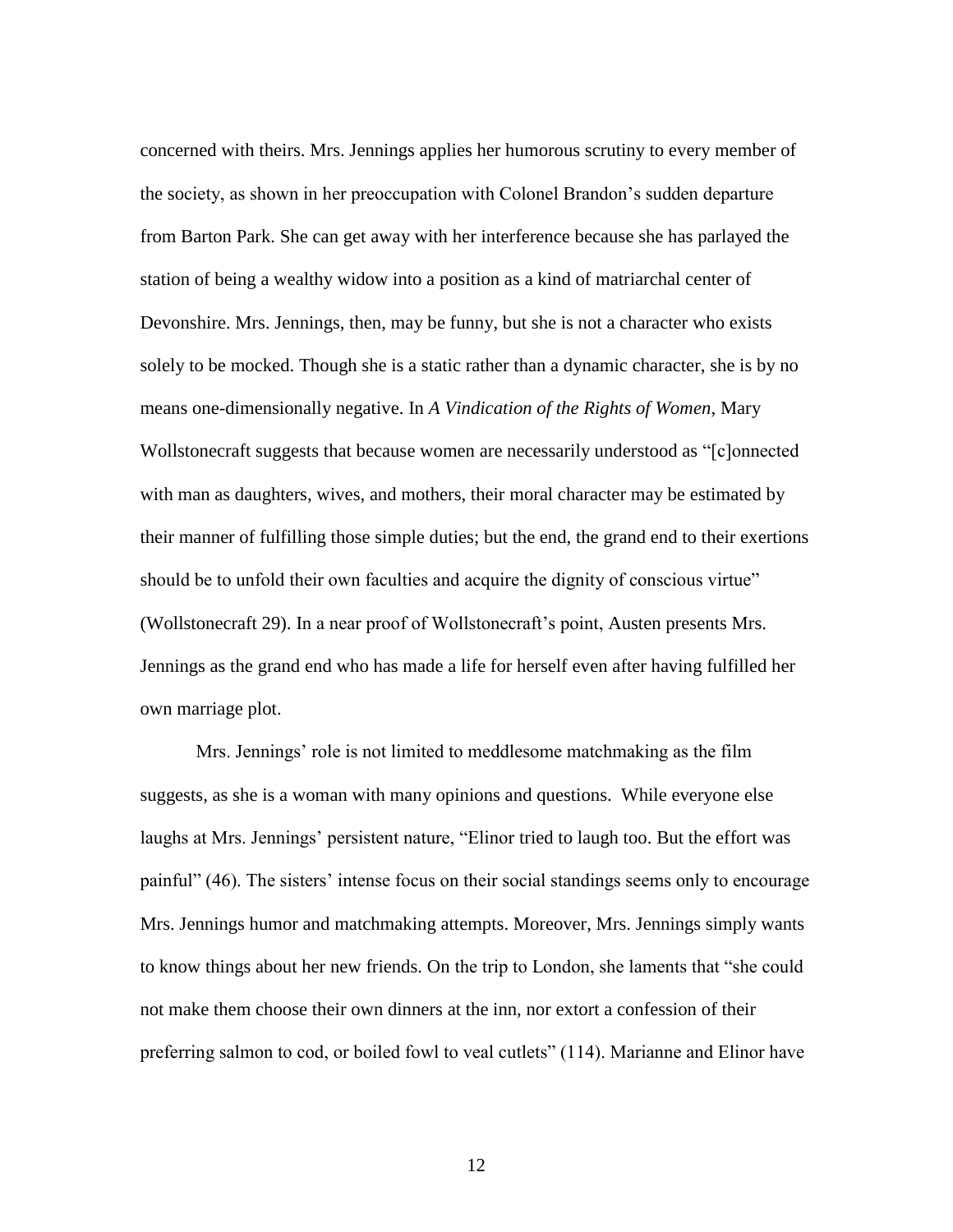not been encouraged to form an opinion on such minutiae as it is not directly related to finding a husband. However, Mrs. Jennings has cultivated her personality, complete with actual preferences and opinions of her own making that she expresses without concern for the way they may be received. Mrs. Jennings is an example of the woman Wollstonecraft describes who, after her youth and beauty has faded, is able "to attain such habits of virtue as will render [her] independent" (Wollstonecraft 24). Such a carefree expression of self is difficult to imagine for women like Elinor and Marianne who are shortsighted in their search for husbands as if their life ends at marriage.

If one's only experience with *Sense and Sensibility* were Ang Lee's movie version, however, one would think of Mrs. Jennings only as a rich buffoon. Her every line is played for laughs, and the viewer is not laughing with her, or even gently at her. Instead, Mrs. Jennings seems not only silly but even ill-bred and callous. In the film, she is often loud, and is oblivious to the finer feelings of Marianne and Elinor. Her coarseness pits the audience against the older woman as the camera returns again and again to the Dashwood sisters grimacing at Mrs. Jennings. At dinner at Barton Park, for example, Mrs. Jennings dominates the meal with her questions and observations. She is instantly at ease with the Dashwoods while Elinor and Marianne are taken aback and defensive at her familiarity. When Mrs. Jennings expresses her certainty that Elinor is pining for a man, the sisters exchange exasperated looks and Sir John jokes that Mrs. Jennings is "worse than my best pointer, Flossie" (Lee). Combined with the sisters' frustration, this announcement depicts Mrs. Jennings as a nosy and unwelcome animal. Austen's character of a woman at peace with herself and providing a mix of sense and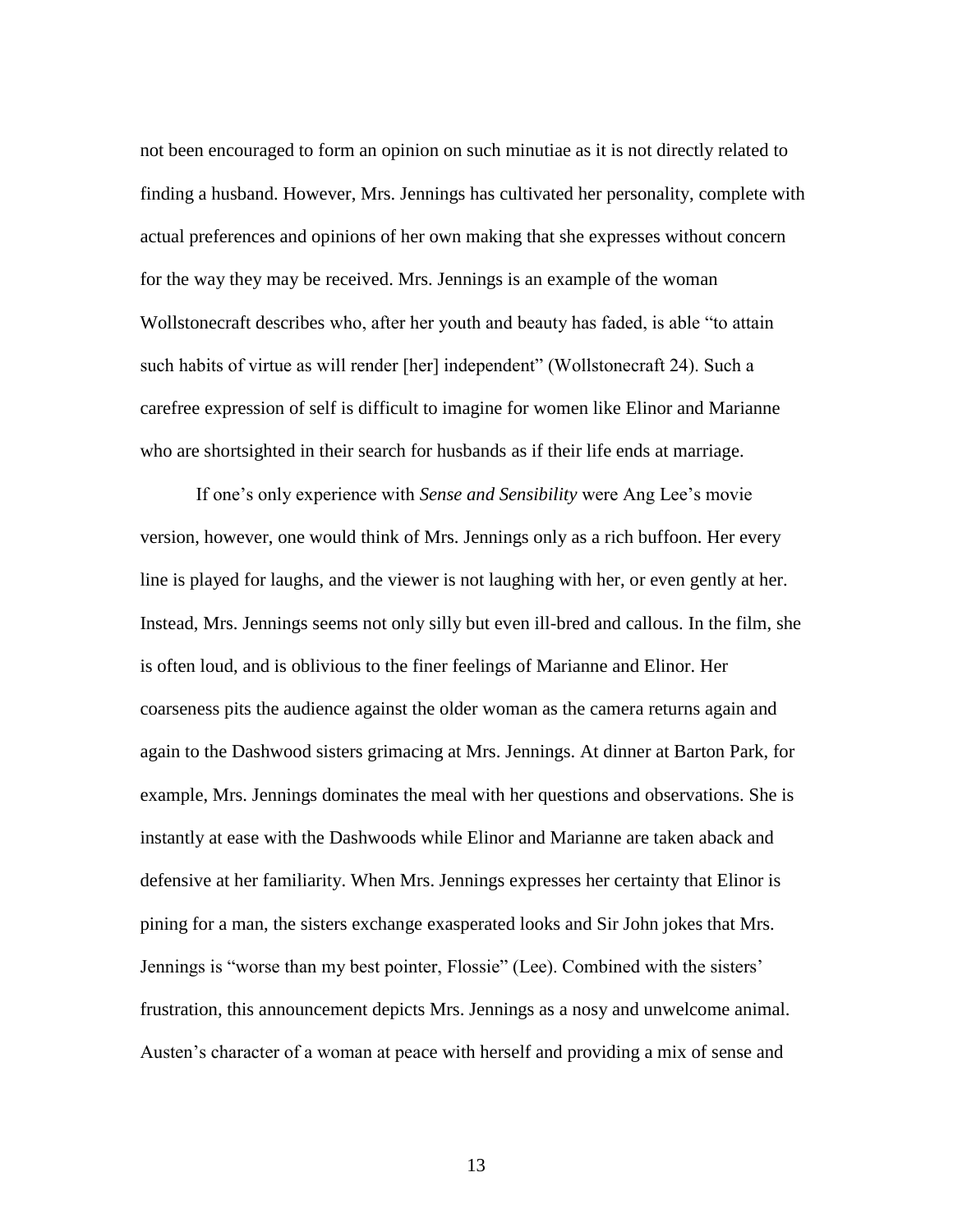sensibility is lost in favor of a clownish figure at whom the audience can laugh and who is presented as inferior to Elinor and Marianne in every respect. The novel's narrator presents Mrs. Jennings in an admiring tone, noting a "kind of discernment" in her recognition of love interests among the young people, as well as a successful socialite. She is not openly mocked as Sir John does in the film, and Mrs. Jennings' curiosity at Elinor's love interest is easily redirected into a new subject by the other dinner guests. In changing to Mrs. Jennings' character from inquisitive and caring to an insensitive foil, she better suits the tropes of romantic movies. The audience is continually situated with the Dashwoods, and while Mrs. Jennings offers a character that is beyond the anxieties of the marriage plot, her characterization in the film is oddly one dimensional, making her someone to be dismissed as quickly as the older Dashwood sisters can manage even as they take advantage of her hospitality in London.

In flattening the character of Mrs. Jennings, Thompson in her capacity as screenwriter and Lee, as director, made Austen's story better fit the mold of a Hollywood romantic comedy, where anxiety about marriage is key. By avoiding the nuances of the female relationships that are largely directed by Mrs. Jennings in the novel, time can be spent on the heroines and their heroes. Devoney Looser argues that the shift from a women-centric narrative to the romantic comedy creates sympathy for the male characters that is not present in Austen's novels. She notes that:

"[t]he changes that Emma Thompson's screenplay makes to the male characters, if anything, allow them to be less culpable, more likeable, and certainly less sexist or patriarchal. *Sense and Sensibility* as it is rewritten (and as it now compels us to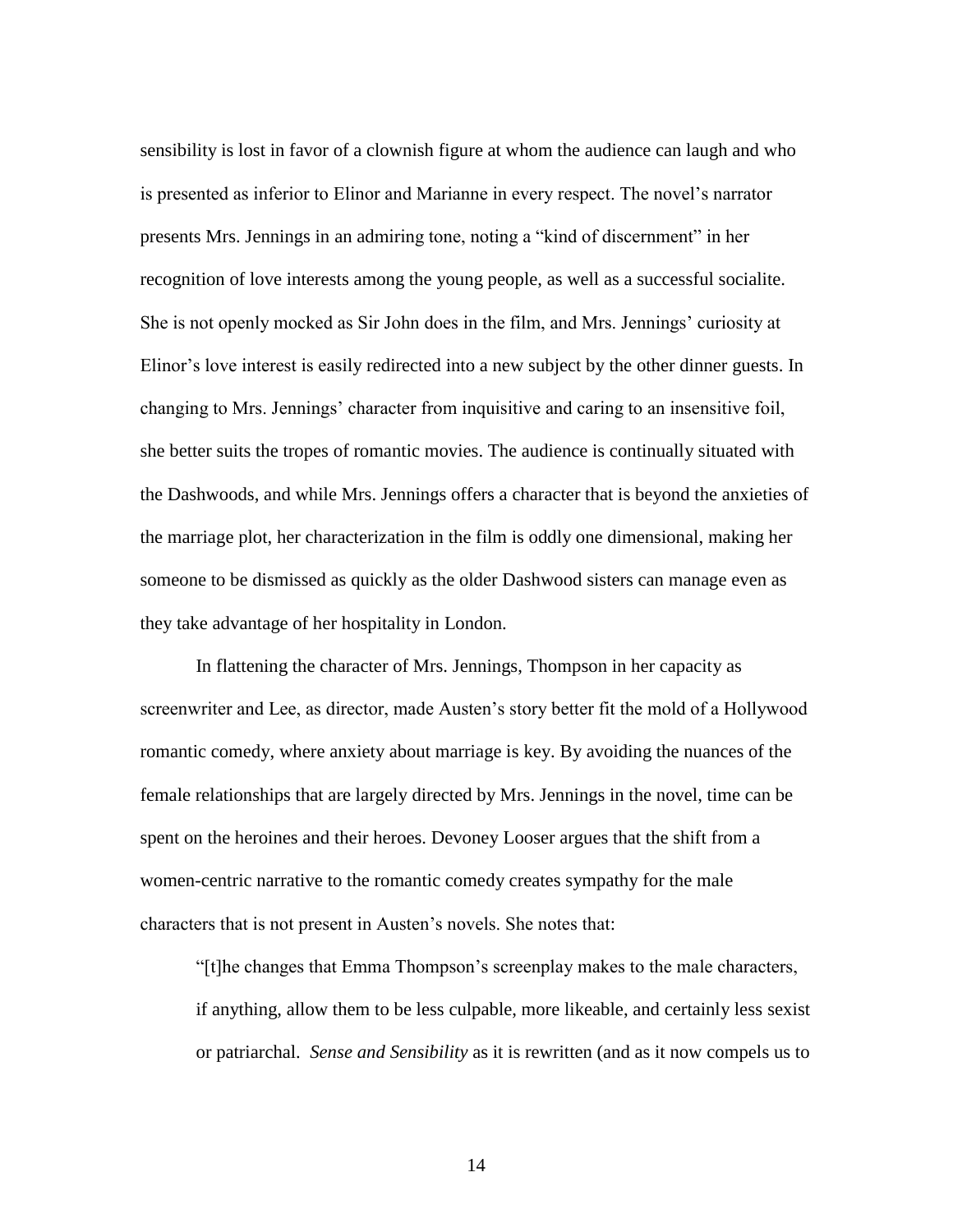reread) is revealed as a text that allows men to reconcile the contradictory demands of manhood—that allows them models for creating more just relationships with women and more complete understandings of themselves and their own emotions." (166)

These revisions must make room for the men in some way, to the detriment of the supporting women characters. For example, during Marianne's breakdown over Willoughby's marriage to another woman, Mrs. Jennings is portrayed as oblivious and shallow. The audience has been invited to share in the heartbreak over the handsome Willoughby but Mrs. Jennings seeks to end Marianne's emotional suffering by offering solution through physical comforts, asking Elinor, "Does she like olives?" Thus, Lee and Thompson further lose the function of Mrs. Jennings' character by showing her as insensitive to Marianne's heartbreak. In the book, Mrs. Jennings represents a matriarch who has evolved beyond her relationships only to men and is undaunted by the anxieties that plague the other characters. Her reaction to Marianne's heartbreak does have some measure of tending to her physical comfort, but her first reaction is outrage on Marianne's behalf, vowing that "if I ever meet [Willoughby] again, I will give him such a dressing as he not had this many day" (Austen 136). Mrs. Jennings is willing to use her societal clout to champion the Dashwoods while "posess[ing] sufficient confidence to ask the questions" that everyone else is too anxious or polite to ask (Anderson and Kidd 143). In the movie, she is no more than a buffoon making coarse jokes.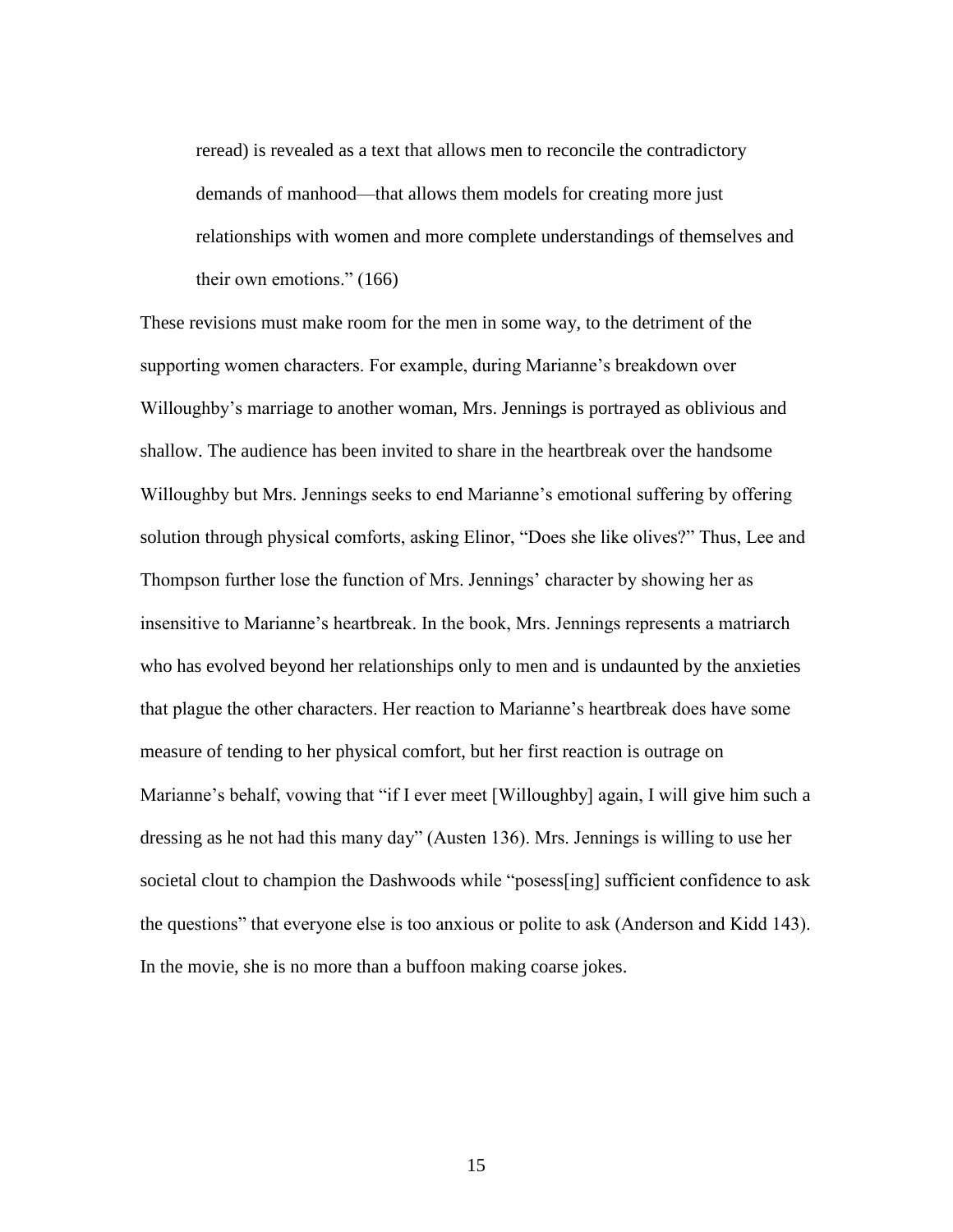# CHAPTER TWO

# EMMA

Perhaps Austen's most well-known old maid is *Emma*'s Miss Bates, who never married and lives with her decrepit mother, relying on the spoils of their neighbors to make ends meet on their meager pension. Certainly Miss Bates is a stereotypical spinster and, as Devoney Looser argues in *Women Writers and Old Age in Britain*, "it seems that Austen did not seek to challenge representational trends where old maids were concerned" (95). However, Miss Bates is not limited in her function as an old maid as Looser suggests. She is a daughter, a caretaker, an aunt, and a friend. While the narrative of the novel is of course, centered around Emma, the informational center of Highbury is largely in the Bateses' front sitting room.

Miss Bates' major characteristic is her volubility, and this bothers Emma, who in turn is quite negative toward her. However, it is that precise trait that has allowed Miss Bates to remain in high society despite her financial woes. Mr. Knightly, whom Emma ends up marrying, even rebukes Emma, pointing out that Miss Bates is "poor; she has sunk from the comforts she was born to and, if she lives to old age, must probably sink more." (Austen 267). Despite her low position in a society defined by money and marriage, most of the information in and around Highbury flows from Miss Bates' effusive desire to talk with her neighbors. Even Emma, who convinces herself that visiting with the Bates women is "very disagreeable,—a waste of time," uses the gossip she gleans from Miss Bates to further her own suspicions about Jane Fairfax (107).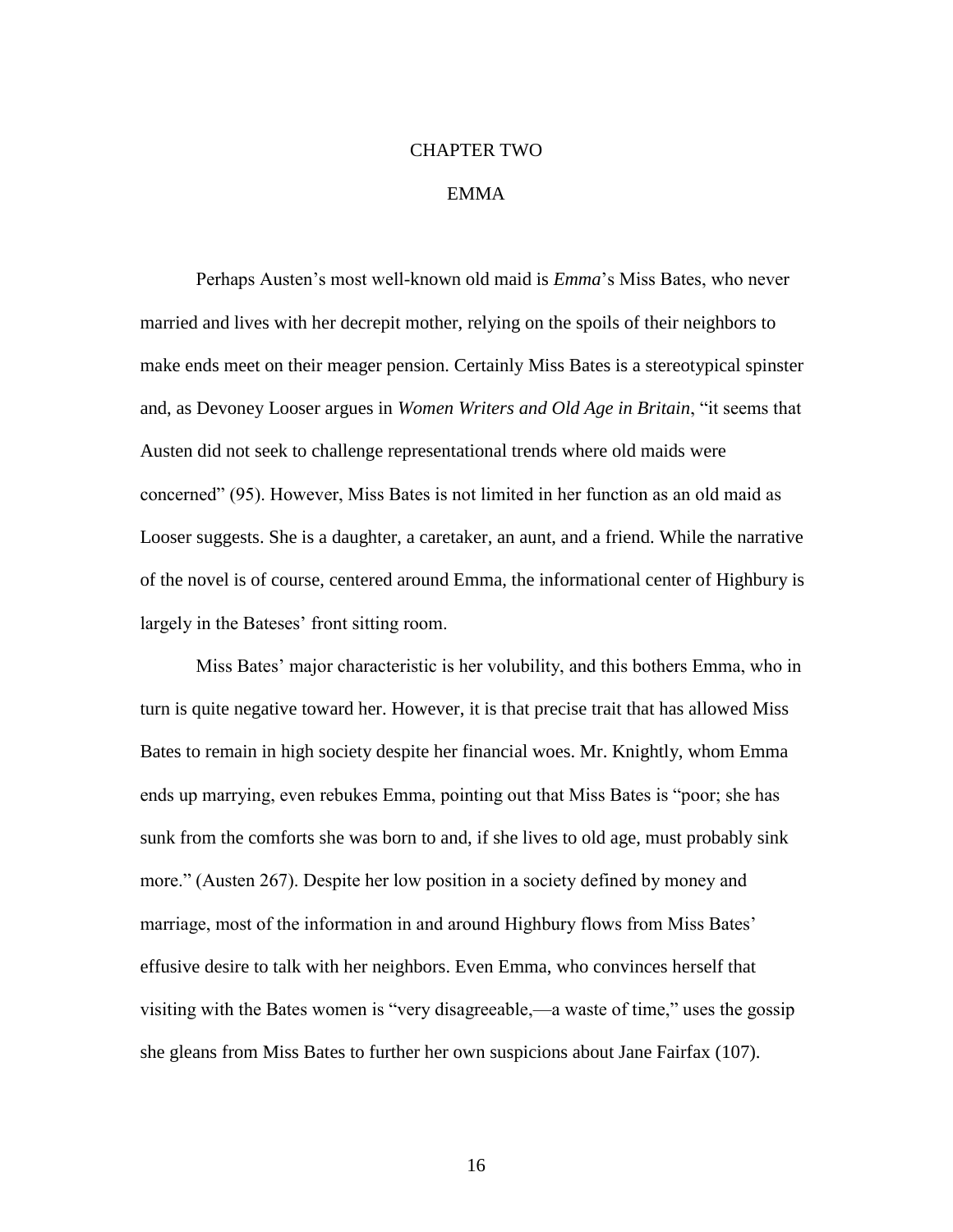Moreover, Miss Bates brokers her role of town gossip and informational hub to secure a favorable position in Highbury's society. Even without wealth, Miss Bates is invited to every social gathering and is "very much to the taste of everybody" save Emma, and thus manages to supplement her meager wealth through the charity of respected Highbury residents like Mr. Knightley.

As such a large portion of *Emma*'s narrative focuses on the societal roles within Highbury, Miss Bates offers an example of being an older woman who finds fulfillment in her life beyond the marriage plot. Although Emma is in a different social and financial position, if she does not marry, she will still be called an old maid like Miss Bates. This threat causes Emma stress as she cannot see anything positive about Miss Bates' life, nor how she could ever relate to the older woman. A large part of Emma's journey is her movement toward self-understanding and specifically toward noticing her own shortcomings in order for her to fulfill the marriage plot. Emma, as Austen points out in the novel's opening pages has "a disposition to think a little too well of herself" and perhaps to think too little of others like Miss Bates (2). Although Austen notes Emma's arrogance as a danger, this issue "[does] not by any means rank as [a] misfortune" to Emma (2). The journey that Emma takes which eventually allows her to be worthy of the more thoughtful Mr. Knightly is the one in which she recognizes that she does have shortcomings, and her recognition of the way she treats Miss Bates is part of that journey. Although Miss Bates' circumstances are reduced because she has failed to marry, she is not a "ridiculous, disagreeable" type of old maid as even Emma must admit Miss Bates' popularity (Austen 62). Miss Bates "loved every body, was interested in every body's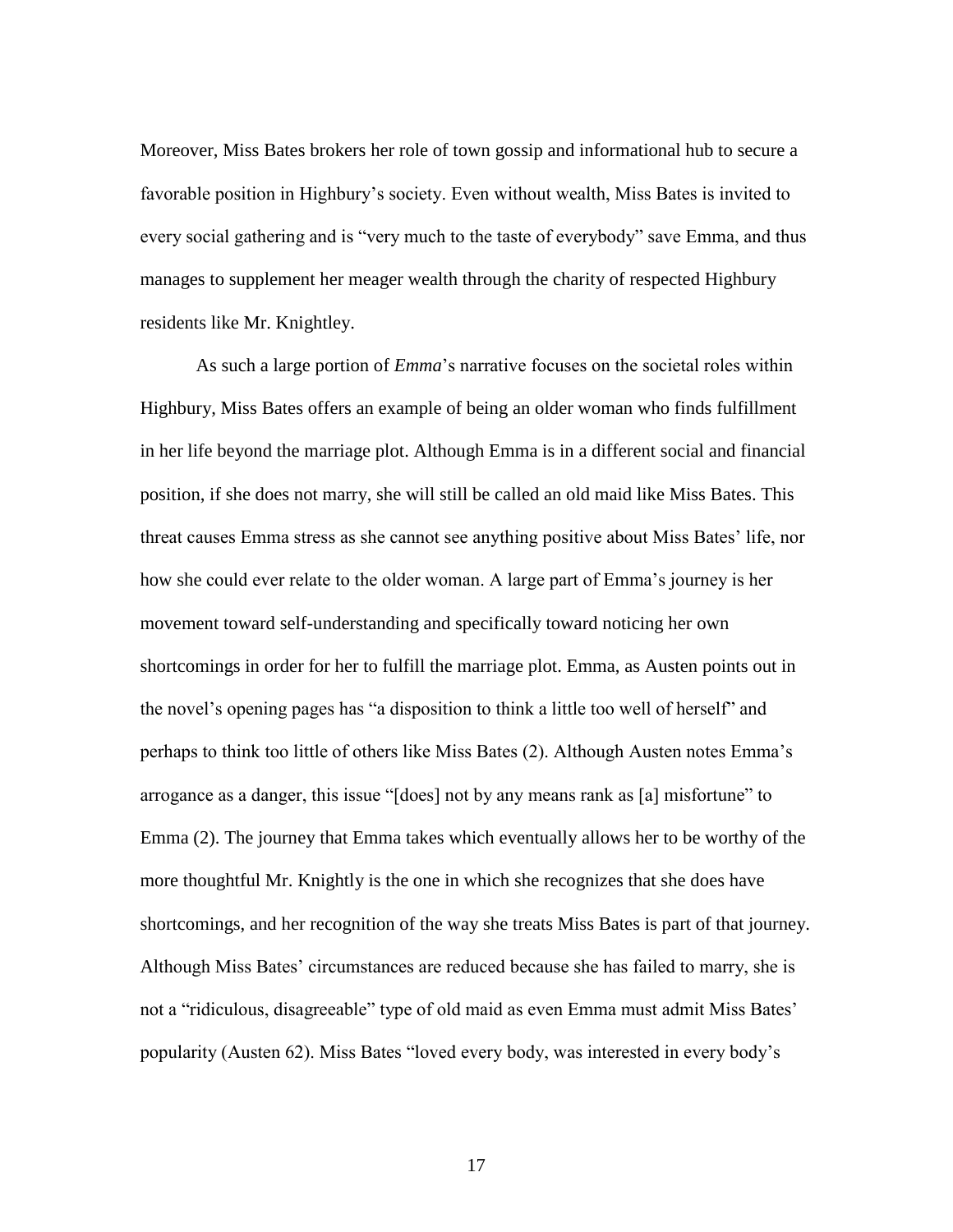happiness, quick-sighted to every body's merits; thought herself a most fortunate creature, and surrounded with blessings in such an excellent mother and so many good neighbors and friends, and a home that wanted for nothing" (Austen 17). Miss Bates has cultivated a fulfilling life in spite of the flaws that Emma sees.

Though Miss Bates is a crucial part of Emma's journey in Austen's novel, in the movie she, like Mrs. Jennings in *Sense and Sensibility*, is nothing more than a figure of ridicule. Maaja Stewart characterizes Miss Bates, explaining that she "derives from the innumerable portraits of the comic old maids whose pretensions are measured against their limitations in their varied misuses of language in worlds where a precise and complex idiom often gauges a character's potential to survive and succeed." (73). However, Miss Bates does not need to rely on her own language in order to succeed in the novel. She brokers the words of others, like Jane Fairfax's letters and gossip from various visitors to gain the cultural capital within Highbury. In the movie however, Miss Bates is left without the social support that she receives in the novel because her role as town gossip is reduced to unnecessary chatter and she becomes nothing more than a fool who is only marshaled onto the screen to provide Emma with an opportunity for joking. In "The Cassandra of Highbury: Miss Bates on Film," Sue Parill takes a closer look at the role of Miss Bates in several film adaptations, particularly Douglas McGrath's 1999 version of *Emma*. Parill argues that "filmmakers have recognized the thematic importance of the role of Miss Bates, have cast this character appropriately, and have used her effectively." However, with regard to Sophie Thompson's role as Miss Bates, Parill pins the success of the character on being "endearingly funny." This is hardly a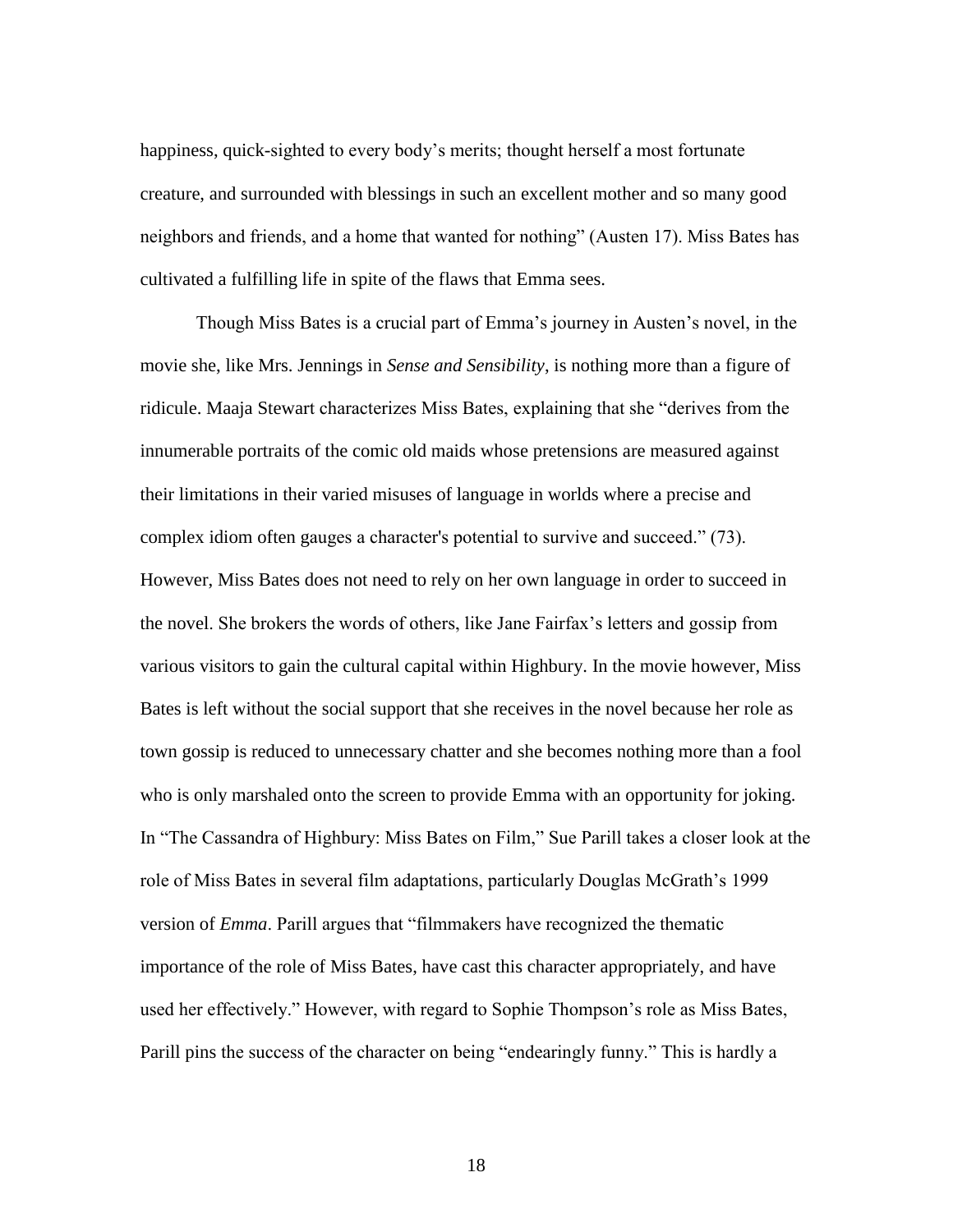resounding endorsement for the best use of Miss Bates' character as it demotes her to a comedic prop. Parill seems to overlook this reduction of character in favor of the romantic comedy trope Miss Bates fulfills in briefly alienating Emma from her eventual husband, Mr. Knightley during the Box Hill scene. Indeed, Parill notes that in the novel "Miss Bates sees and hears a great deal and is very quick to report what she sees, whether or not she understands its significance," yet Parill must admit that the McGrath *Emma* does not include a scene denoting Miss Bates' social commentary, however accidental, and relies upon other means to convey the locals' opinions. Thus, Miss Bates' role as a women living a successful alternative to the marriage plot is removed so as not to detract from Emma's certain fate.

Moreover, Parill lauds Sophie Thompson's acting despite the fact that Thompson must rely solely on her physical presence since her words are reduced to nonsense. Miss Bates enters the film's narrative full of gratitude so excessive that it only underlines her low station in society. She walks hunched over her mother, making herself appear smaller and older than she really is. Her effusive nature, coupled with a myopic gaze and rapid speech further sets her apart from the other residents of Highbury. The bemused look that Emma maintains during any interaction with Miss Bates is intended to be mirrored by the audience. The scene where Emma and Harriet first visit the Bateses cements Miss Bates' uselessness beyond her relation to Jane Fairfax. Instead, Miss Bates provides a source of exasperation through which the audience can sympathize with Emma. The audience hears Emma's thoughts as a voice-over that drowns out Miss Bates and sets her up as an unwitting punch line to Emma's inner monologue. Miss Bates then addresses the camera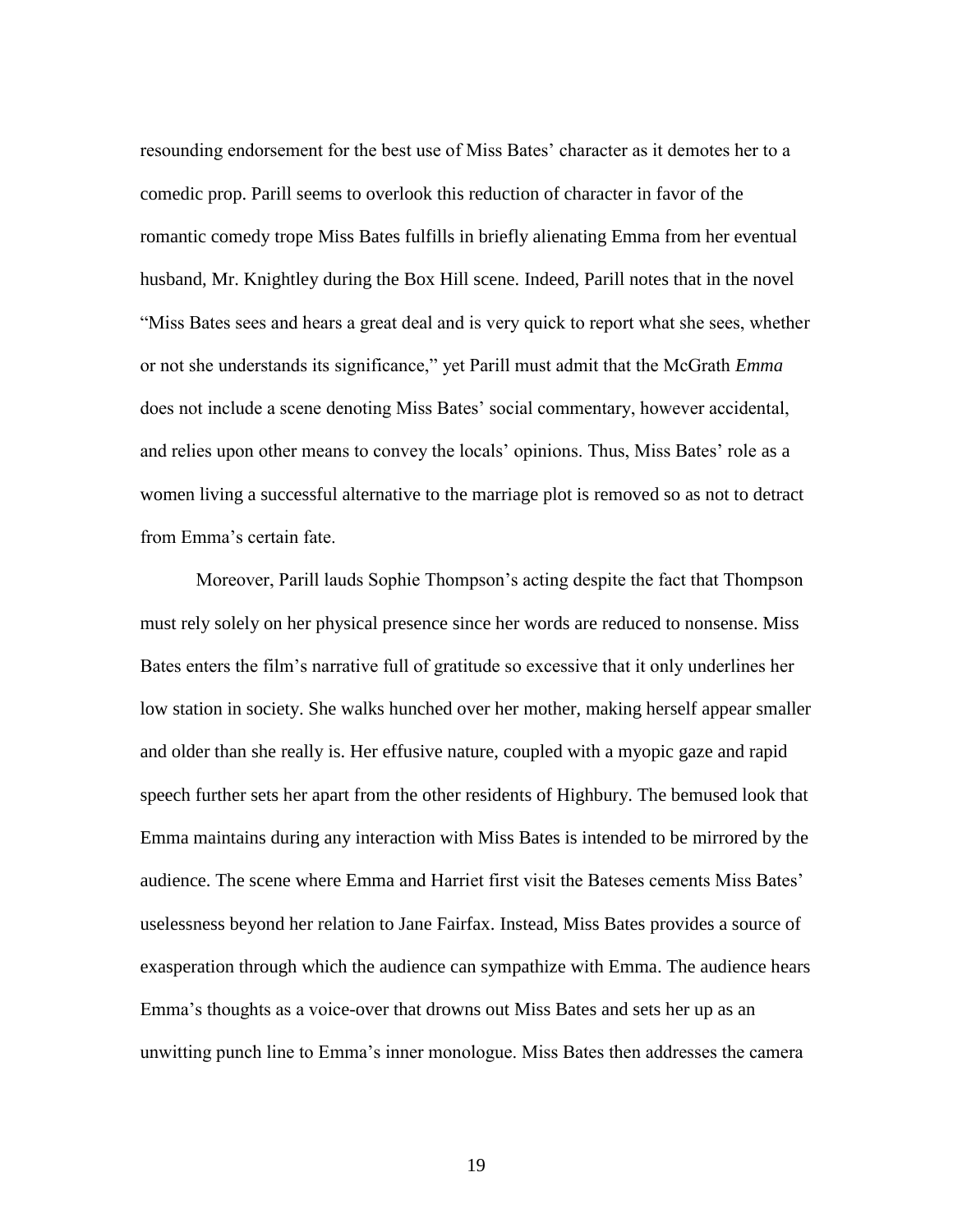directly, further aligning the audience with Emma's perspective, and leaving Miss Bates no escape from Emma's derision.

This scene echoes Devoney Looser's assertion that "for Emma in particular— Miss Bates functions throughout the novel as little more than an object—whether of pity, charity, or derision" (91). Looser however, in focusing only on her role as an old maid, does not allow Miss Bates the cultural agency that she clearly has. The novel's Miss Bates functions as more than an object at least for the other residents of Highbury, and it is Miss Bates' "good-will and contented temper which worked such wonders" as to allow for her success despite never marrying. There is not space to develop Miss Bates' popularity and background in the movie given the narrative privilege of Emma's perspective, and she becomes the "object" for everyone in the film as well as the audience. Despite having varied and full relationships with the many residents of Highbury who come to visit her, Miss Bates' cinematic role is as a verbal punching bag for Emma, and the audience is invited to laugh along. Even Mr. Knightley's reproach does little to encourage sympathy for Miss Bates and instead simply makes the audience feel that he is an honorable leading man who will save Emma from herself. After the Box Hill picnic, Emma goes to the Bateses' to apologize for mocking her. In the novel, Miss Bates is initially reserved before warming to Emma's earnestness and the narrative suggests that it is Miss Bates' good nature that allows the reconciliation. In the film however, the camera enters the Bateses' from Emma's point of view, suggesting that the apology is entirely about Emma's goodwill towards "poor Miss Bates." In fact, Sophie Thompson's Miss Bates gets no chance to reconcile with Emma at all as the audience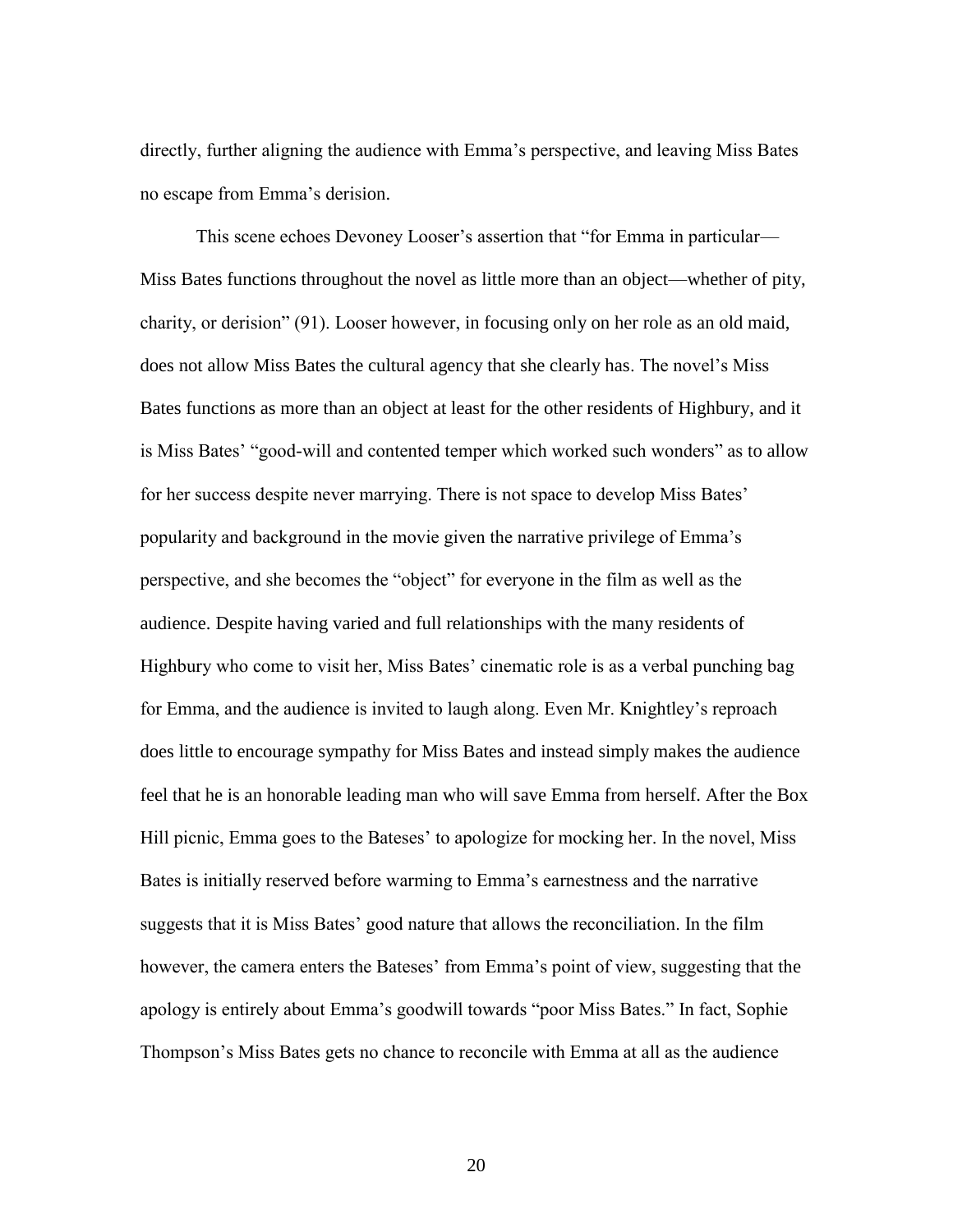sees, as if from Emma's eyes, Miss Bates disappear off-screen with a rushed excuse about feeling unwell. In this instance, Miss Bates is not only silenced, but visibly removed from the film narrative.

In flattening the character of Miss Bates, McGrath and the screenwriters created a more one-dimensional story overall. In the book, Emma is not a purely sympathetic heroine for whom the audience can have unalloyed sympathy. Rather, she is a girl who still has growing up to do, as Austen makes clear in the book's very first sentences. Her treatment of Miss Bates and subsequent realization of wrongdoing in that treatment are necessary to overcome the roadblocks that prevent Emma and Mr. Knightley from marrying. However, because Miss Bates is simply comic relief in the film, McGrath gives the audience—and by extension, Emma herself—permission to mock her. Moreover, Miss Bates has found a kind of success and fulfillment on her own merit in the novel that is lost in the film. In simplifying Miss Bates into nothing but a laughingstock, the movie version of *Emma* is left as a generic love story and fails to show the complexities of being a woman navigating through a society like Highbury, whether rich and young or poor and an old maid.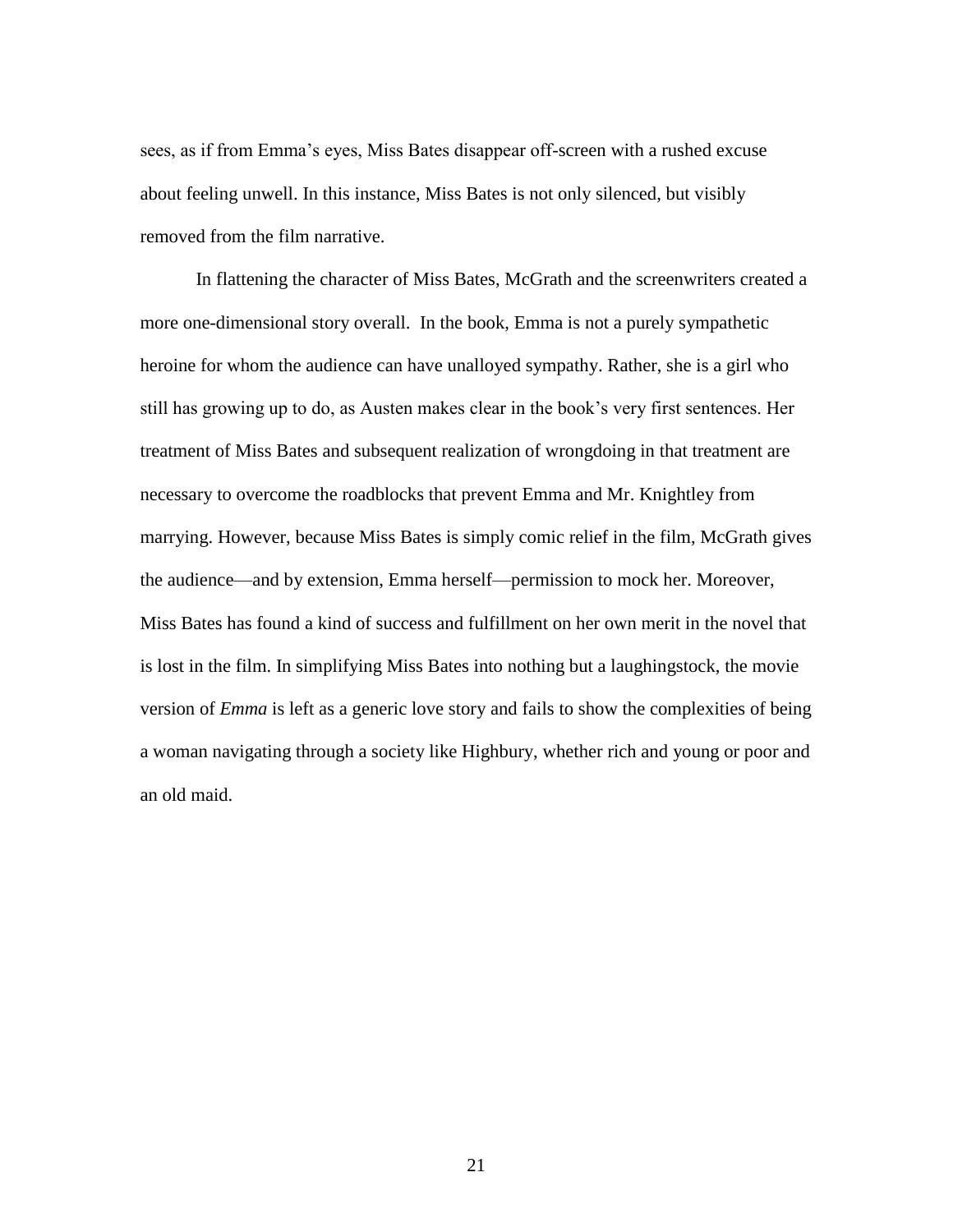# CHAPTER THREE

# MANSFIELD PARK

In *Mansfield Park*, Mrs. Norris is an older woman who operates in the narrative as a foil to the protagonist, Fanny, while also functioning in society beyond the confines of the marriage plot. Unlike Mrs. Jennings and Miss Bates, Mrs. Norris is not a character with many redeeming qualities. Although Mrs. Jennings is cumbersome and brash, she simply wants the Dashwood sisters to find happiness in fulfilling their marriage plots while Miss Bates operates as the cheerful informational center of Highbury and wishes only to have good news to pass along. Mrs. Norris, by contrast, exhibits what David Murray, for example, calls her "pointed cruelty" toward the main character, Fanny. Fanny has been taken in by her rich relations, the Bertrams. Mansfield Park is also home to Mrs. Norris, who is one of Fanny's aunts along with Lady Bertram. *Mansfield Park* begins with the story of Mrs. Norris and the way she and her sisters arrived at their current positions. It is Mrs. Norris who creates the tension with Mrs. Price, Fanny's mother, by "point [ing] out the folly of her conduct" in marrying a man of such meager means (Austen 6). However, after her sister showed apparently sufficient contrition, it was Mrs. Norris' idea to relieve the Prices of their eldest daughter. While this plan served as an olive branch that repaired the sisters' relationship it is irrespective of the daughter, Fanny. Indeed, "Mrs. Norris had not the least intention of being at any expense whatever in [Fanny's] maintenance" (Austen 8). The act had never been about creating a new home for a child, but a way for Mrs. Norris to control her relationship with her sisters and by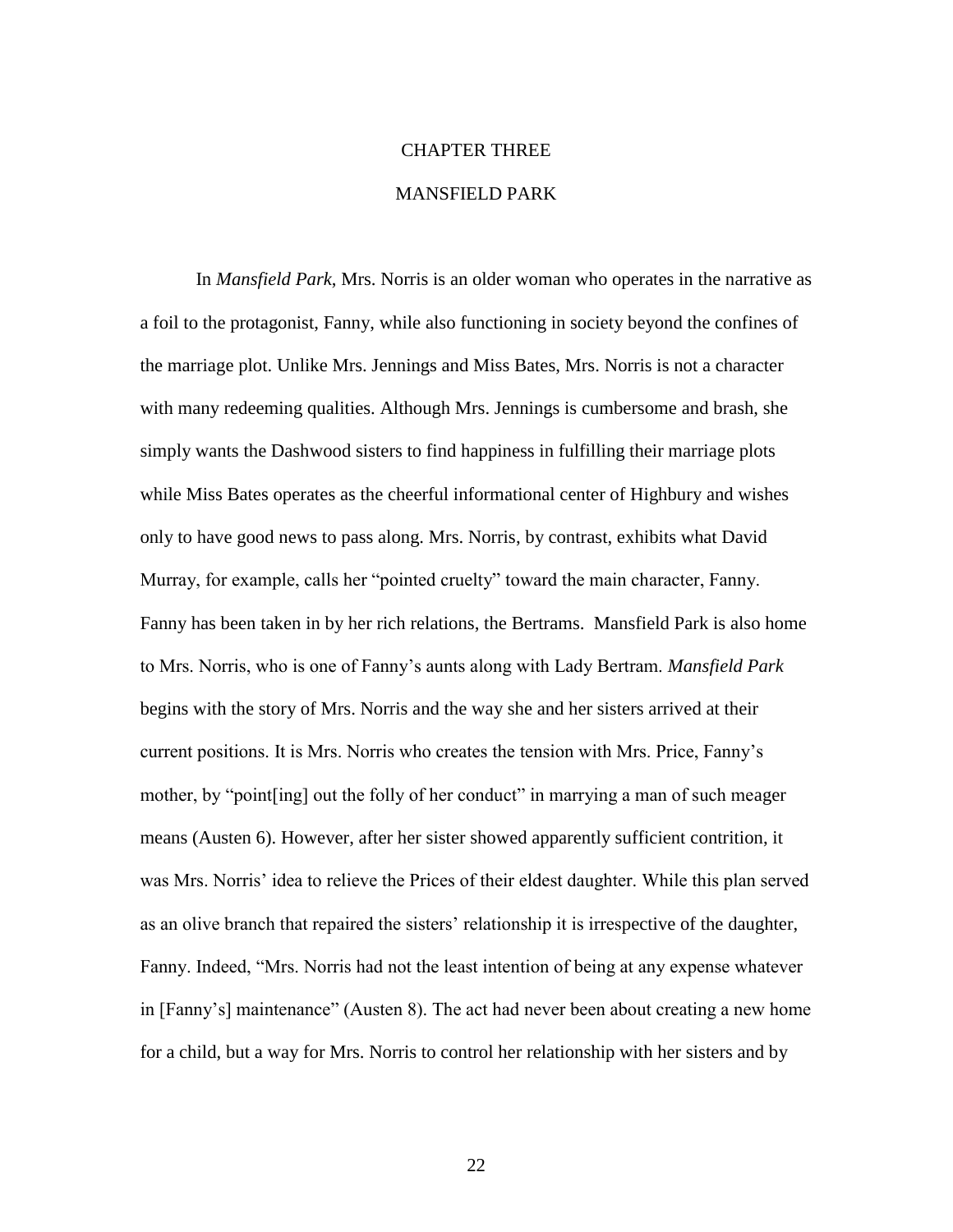extension, Sir Thomas Bertram and his money. Mrs. Norris' ability to take advantage of a situation is spelled out when she explains why Fanny must live in Mansfield Park instead of at the parish with Mrs. Norris and her reverend husband. While Mrs. Norris' sister, Lady Bertram, has the wealth and leisure to spend most of her days in contentment, Mrs. Norris does not have such opportunity. Not only is she a poor widow, but she has no children of her own. She has grown to prefer this situation as "what was begun as a matter of prudence, soon grew into a matter of choice" and she even goes so far as scheming to prevent Fanny from coming to live with her so that she may maintain control and provide for herself on her limited income.

Mrs. Norris represents yet another way in which an older woman functions in a society beyond fulfilling the narrow roles of wife and mother through her attempts at positioning herself in the favor of those she deems most likely to provide financial support. Mrs. Norris has the opportunity to take Fanny in and be loving toward her, but "[i]t required a longer time, however, than Mrs. Norris was inclined to allow, to reconcile Fanny to the novelty of Mansfield Park…Nobody meant to be unkind, but nobody put themselves out of their way to secure her comfort" (12). While Mrs. Norris fails to direct Fanny in any substantive way beyond bringing her to Mansfield Park, she presents a cunning level of resourcefulness that offers an option for survival after the loss of her husband. Mrs. Norris "consoled herself…by considering that she could do very well without [Mr. Norris]" and set about making herself a fixture at Mansfield Park. She desires order and propriety and cannot indulge Fanny's emotions as they detract from being useful in the running of a large estate. Although Fanny is ultimately given the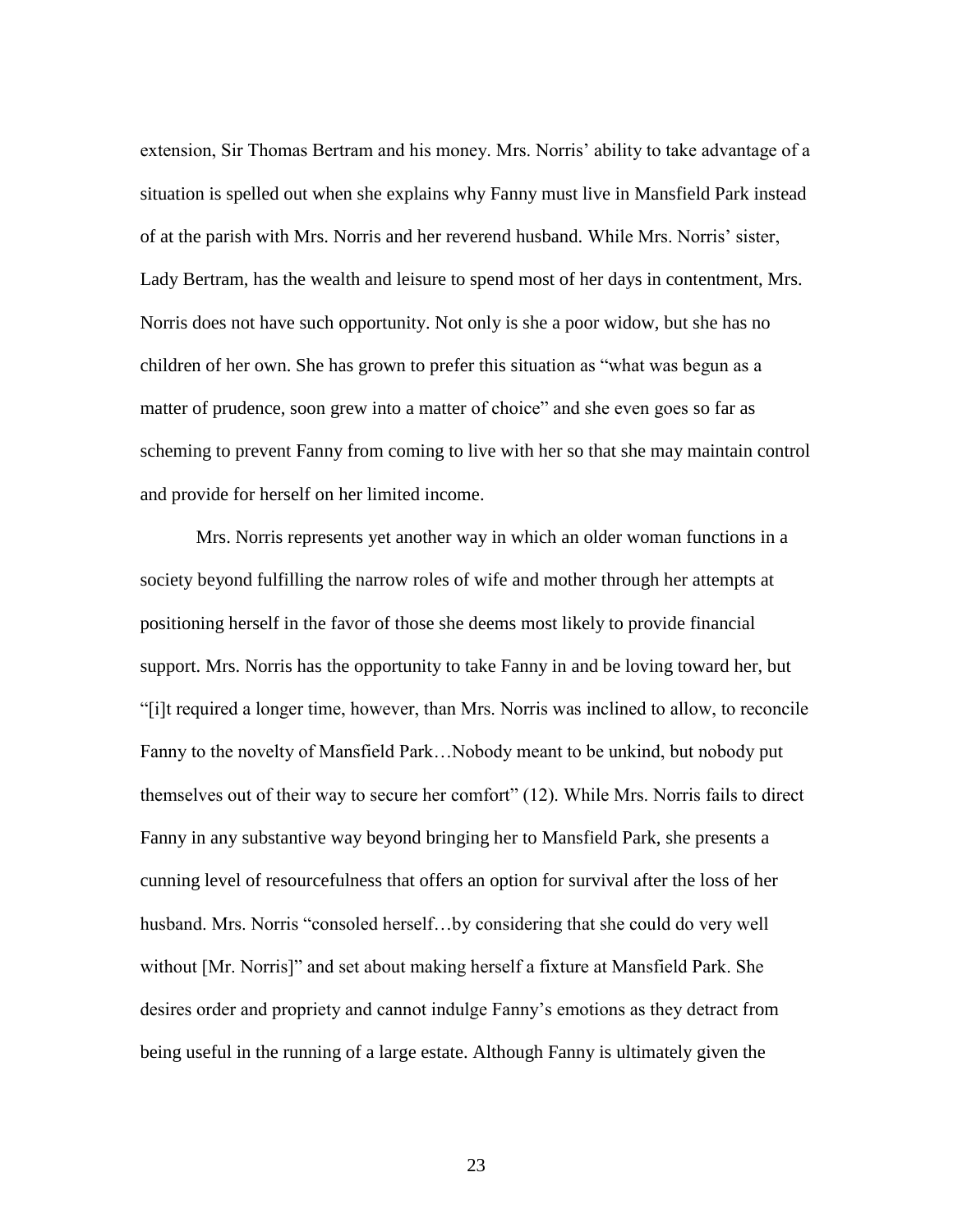opportunity to join the social class of the Bertram family through a marriage proposal from Henry Crawford, she rejects him and, by extension, everything that he stands for. The marriage proposal is taken as a personal affront to Mrs. Norris as she believes that Fanny did nothing to deserve such an honor, much less possess the social positioning in which to refuse it. While certainly Mrs. Norris does not care for her niece, she does care very much about maintaining appearances of propriety.

This strength of character is lost in Patricia Rozema's 1999 adaptation of Austen's novel. Rozema's *Mansfield Park* is a notably different work from the novel and while it is still a romantic comedy in theme, Rozema inserts commentary about those who benefit, even peripherally, from societal power structures. However, despite the discussions of Sir Thomas Bertram's plantations and their corruption, the marriage plot between Fanny and Edmund undermines Rozema's attempts to explore those storylines. In her article, "Modernizing *Mansfield Park,*" Kathi Groenendyk asserts that Bertram however, "receives the harshest critique in the film. While other characters–such as Tom, Mrs. Norris, Lady Bertram, Maria, Henry Crawford, and Mary Crawford–are not always viewed favorably, they do not earn the same judgment the novel requires…[and] Sir Thomas stands out as the villain" (Groenendyk). Certainly, the film gives focus to Sir Thomas' transgressions as it allows Rozema to highlight Fanny's morality, and further removes the women from the narrative center by creating more space for the male perspective.

Where Sir Bertram is painted as the ultimate villain due to his actions in Antigua, Mrs. Norris is shown on film as the domestic threat to Fanny's everyday existence. In the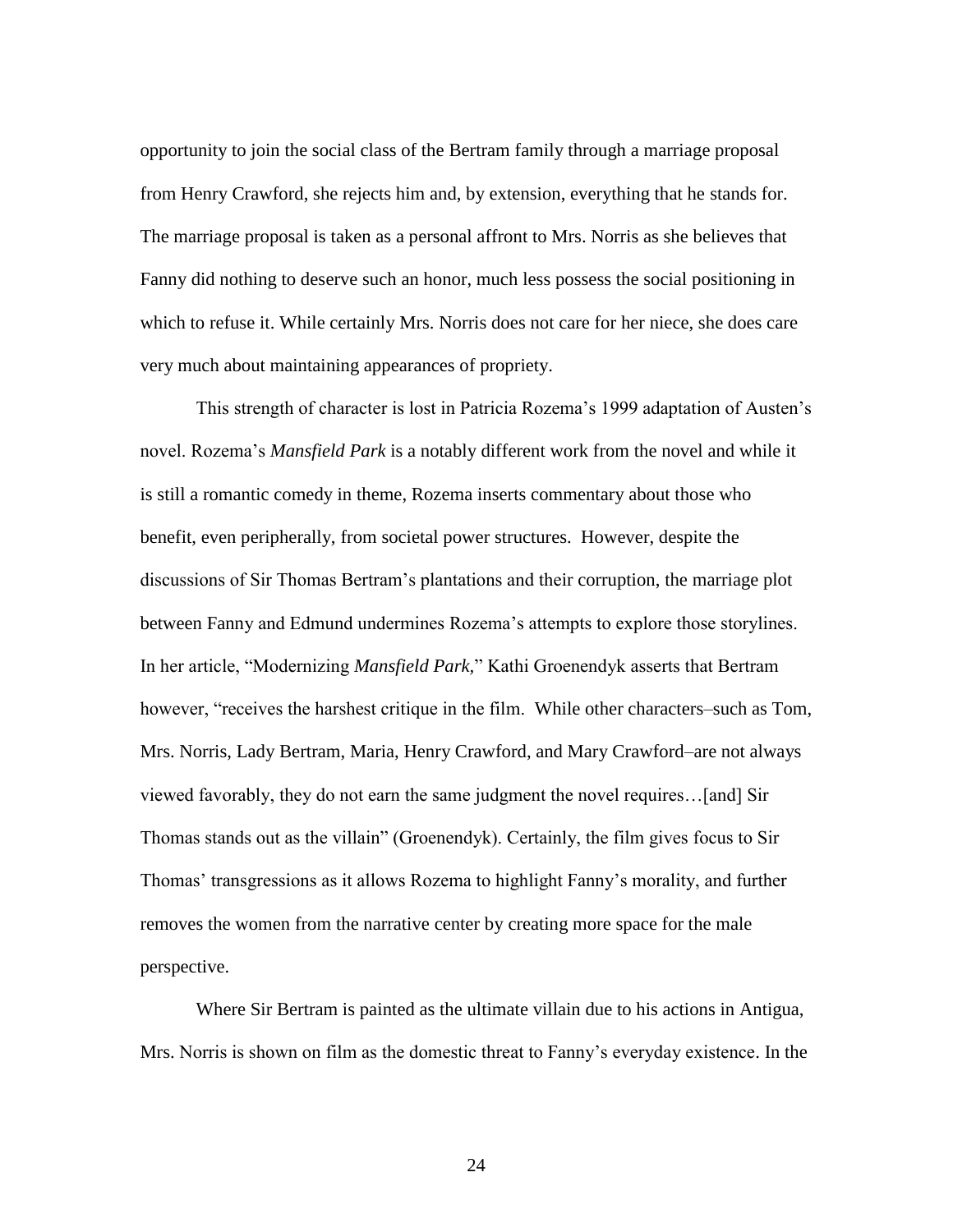film, the audience meets Mrs. Norris at the same time as Fanny. The script notes that Mrs. Norris is "a busy woman and she likes people to know it" (Rozema 17). Once Fanny arrives, Mrs. Norris makes sure that she forgets neither her humble origins nor her inferiority in the eyes of those around her: Fanny grows up quiet and mousy, overlooked by almost everyone. Mrs. Norris shows no affection towards her niece, and admonishes Fanny to "speak when you are spoken to" when Fanny interrupts Sir Bertram. During this initial scene, the camera is angled in such a way as to put the audience at the same height as young Fanny, forced to look up at the grownups around her. This subtle but effective technique situates the audience as empathetic to Fanny and does not allow for any explanation of Mrs. Norris' background. Later in the film, Mrs. Norris chaperones in the billiards room while the Bertrams and Crawfords discuss putting on the play "Lover's Vows" at Mansfield Park. When Henry Crawford asks Fanny for her opinion, she is quickly interrupted by Mrs. Norris. The older woman clearly does not approve of Fanny's inclusion of the conversation and reminds her that "sewing wasn't cleared away," illustrating Fanny's role as little more than a servant (*Mansfield Park* 1999). While this action is certainly cruel, the film has already established Fanny as the point of sympathy and this scene is intended to further pit Mrs. Norris as the villain of everyday life at Mansfield Park. Once Fanny responds and moves to leave the room, Mrs. Norris continues to speak. Her words are drowned out however, by the film score and the camera follows Fanny as everyone in the room ignores Mrs. Norris to watch Fanny. The novel sets a similar scene, whereby Mrs. Norris calls Fanny "a very obstinate, ungrateful girl…considering who and what she is" when the younger woman refuses to act in the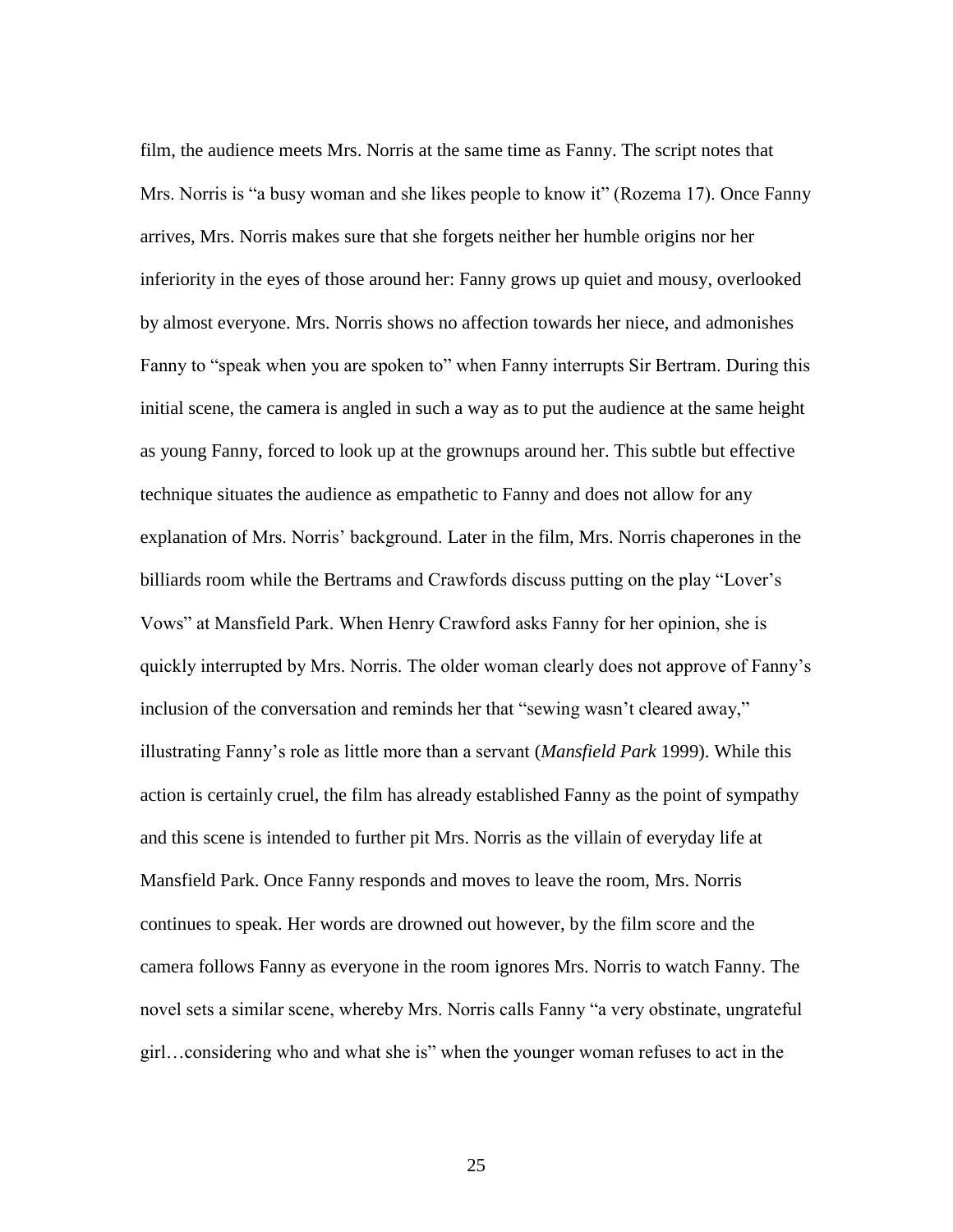play (Austen 103). There is no denying the harshness of the scene, but at least in the novel Mrs. Norris is granted the opportunity to speak without being cut off by the score. Further, Mrs, Norris has already established that she cannot abide Fanny's tendency to shy away from what she sees as the younger woman's responsibility to the Bertrams. In refusing to comply with the request of her cousins, Mrs. Norris views Fanny as thumbing her nose at the people who have sheltered and clothed Fanny for most of her life. Instead, the film uses Mrs. Norris only to incite compassion for Fanny then immediately ignores the older woman and gives no indication of Mrs. Norris' motivations. Rozema has however, furthered the marriage plot convention whereby the protagonist needs something to overcome, in this case her aunt's cruelty, in order to marry well.

Although Mrs. Norris refuses to function as a mother-substitute for Fanny, she is useful in her uselessness—that is, her engineering and directing of others while refusing to take on any real financial or social responsibility is the catalyst for the entirety of *Mansfield Park*. Moreover, this represents Mrs. Norris' choice and agency as a woman in Austen's novel. While she did marry, Mrs. Norris opted out of fulfilling her duty to motherhood, and chose to operate in *Mansfield Park* through observation and cunning. There is no explanation of why exactly Fanny is sent to Mansfield Park, a scheme that the novel makes clear was wholly hatched by Mrs. Norris as an ostensible kindness to her destitute sister. Mrs. Norris cast her lot with the Bertram sisters, assuming that their marital wealth would trickle down to her. Of course, this did not end favorably for her as she was forced to take in a shamed Maria. However, there was no way for Mrs. Norris to predict the scandal that befell Mansfield Park and she made her choices based on the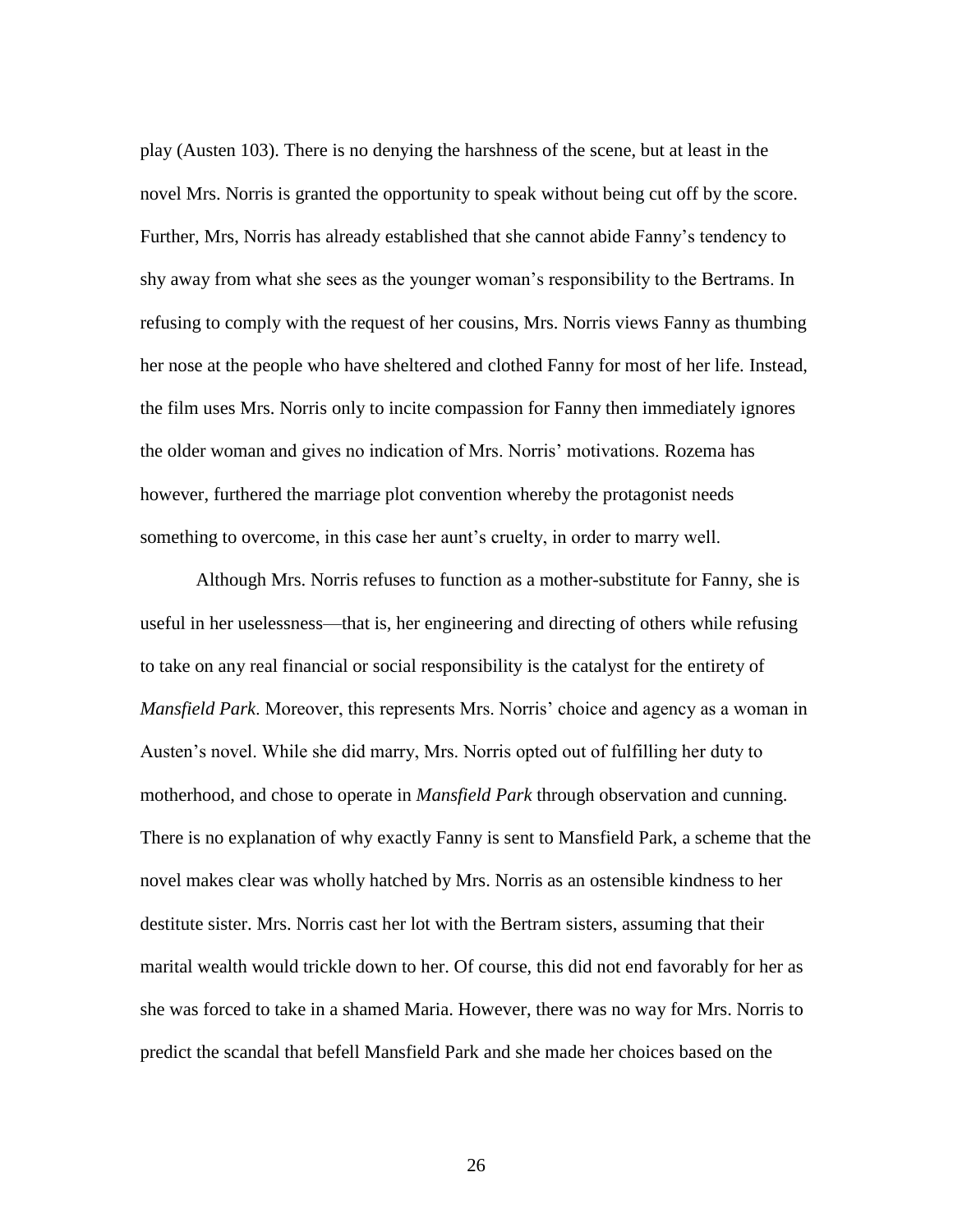most likely outcome: that Maria and Julia would marry well and take financial care of their doting aunt. Rozema's choice however, is to leave Mrs. Norris as a character that by now, in Austen adaptations, is quite familiar: the useless elderly busybody who offers little more than a point of comparison to remind the audience that they are watching a marriage plot. While the film audience does not laugh at her, as he or she does at Miss Bates in *Emma*, and she does not try to give advice or guidance, like *Sense and Sensibility*'s Mrs. Jennings, Mrs. Norris is caricatured on film just as surely as these other two characters. Her movie caricature is ill-tempered and thoughtless, whereas the novel presents her character as that of a shrewd survivor.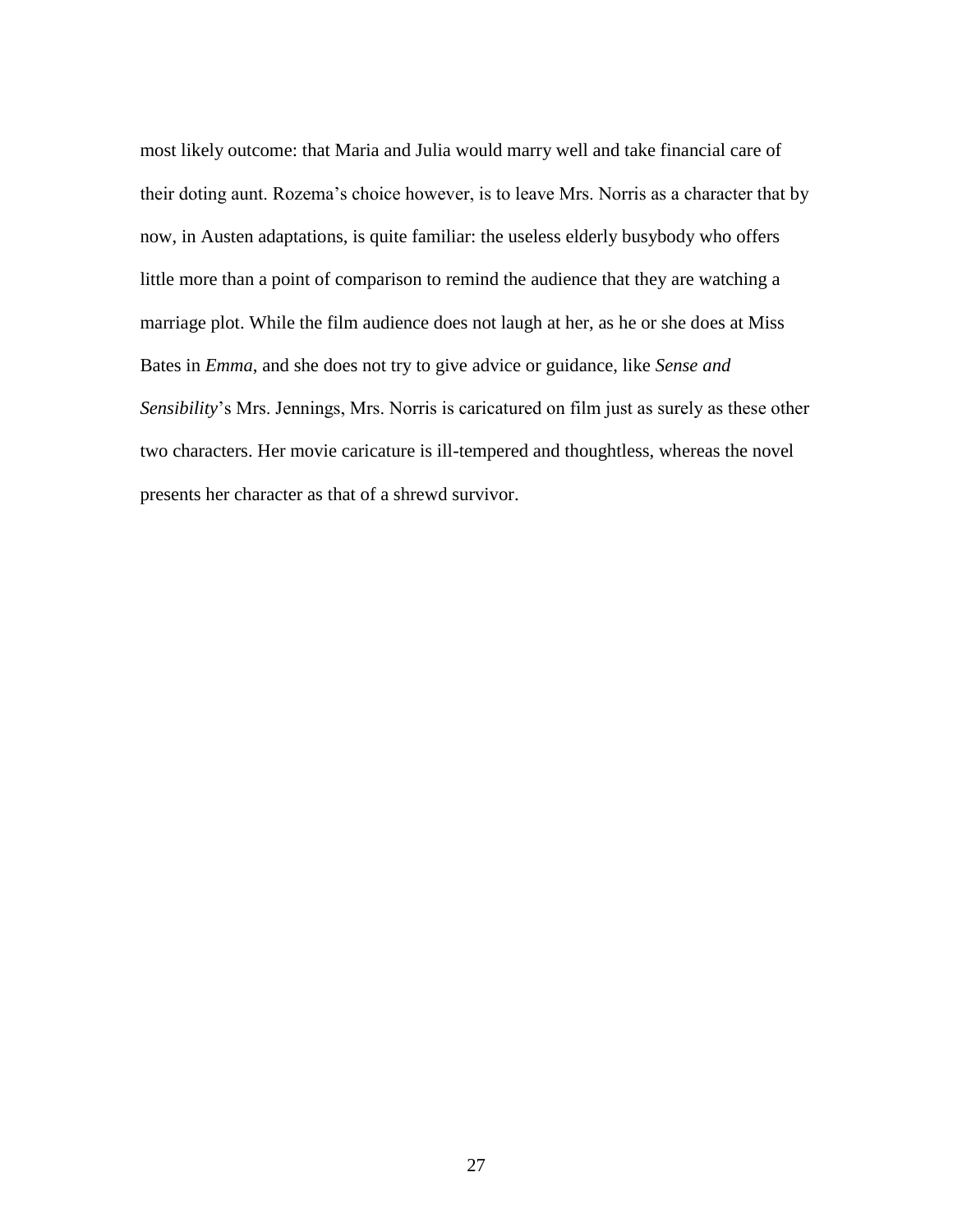## **CONCLUSION**

Mary Wollstonecraft notes in *A Vindication of the Rights of Women* that "[w]omen are told from their infancy, and taught by the example of their mothers, that a little knowledge of human weakness, justly termed cunning, softness of temper, *outward* obedience, and a scrupulous attention to a puerile kind of propriety, will obtain for them the protection of man, and should they be beautiful, everything else is needless, for, at least, twenty years of their lives" (22). Wollstonecraft's concern here is that women are restricted to this narrow set of standards, and the shortsightedness of women living only to obtain a husband leaves them ill-equipped to live once that goal has passed. Austen's heroines do end their stories having obtained their men without further concern, but Austen did not neglect exploring the lives that women have beyond the set of guidelines that dictate the marriage plot.

Austen's older women offer views of life after fulfilling the marriage plot and as alternatives to having achieved it at all. By contrast, as Kathi Groenendyk argues in "Modernizing *Mansfield Park*" film adaptations, "emphasize the romantic story lines, glamorize the appearance of the main characters, alter the male hero, and offer a sentimental view of the English estate and landscape. Unlike Austen's novels, the adaptations tend to dwell on the romance of the central couple and an idyllic view of the English past" (Groenendyk). By fixating on the marriage plot and exaggerating nostalgia for the past, the filmmakers reduce the impact of Austen's stories as evidenced through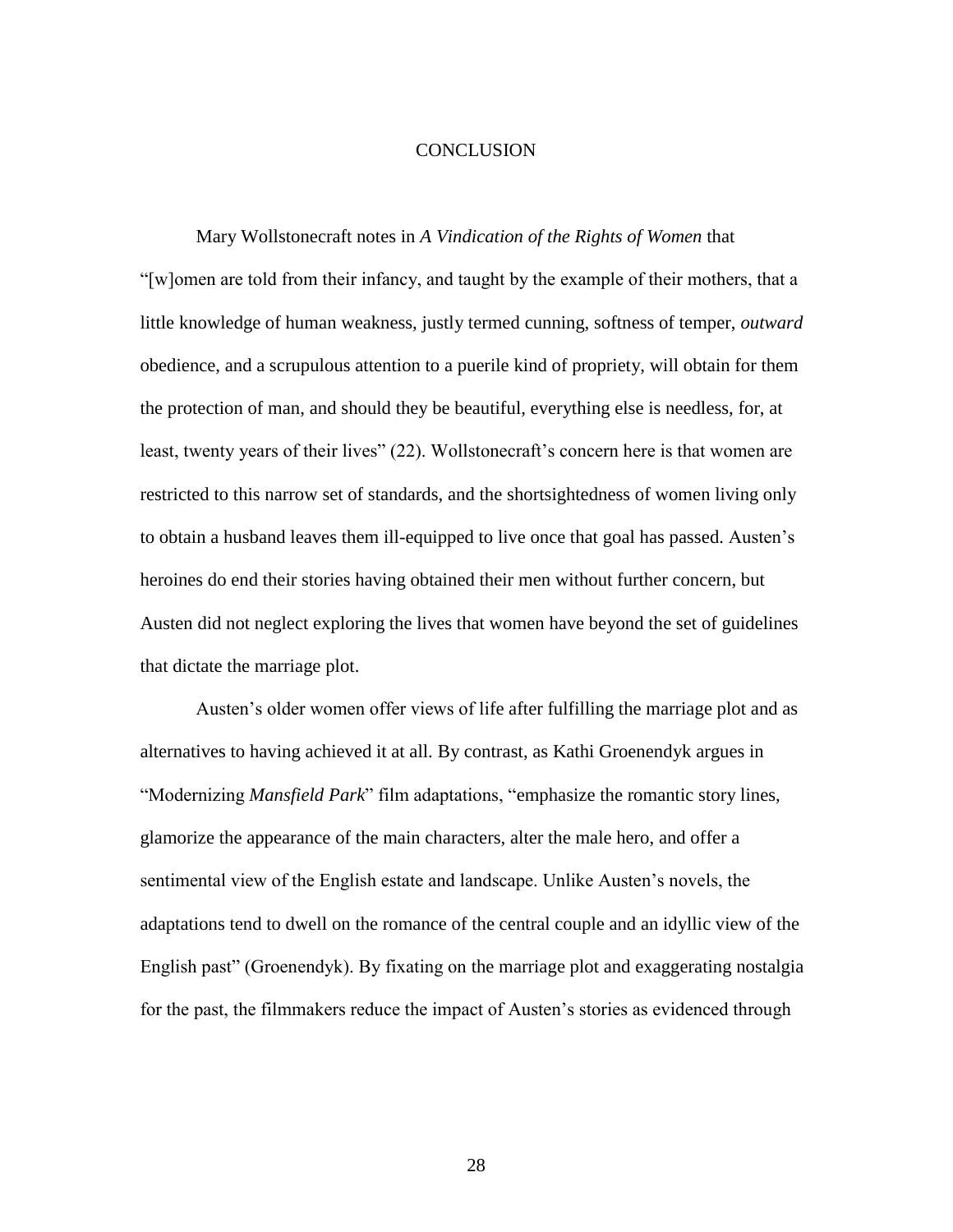the reduction of the older women's roles in the narrative, leaving behind a superficial story that privileges youth, convention, and money.

The older women are interruptions to the typical plot of a romantic comedy and thus become expendable plot devices through which the audience finds sympathy with the protagonist. In Hollywood terms, Austen's novels are romantic comedies, a characterization that belies their sly social commentary and complex characterization. When directors set out to make big-budget adaptations of these novels, however, the constraints of Hollywood's idea of these stories required that some aspects be left behind, and the older female characters landed on the proverbial cutting-room floor, diminishing Austen's world. Examining these women, the contemporary reader notes that although they do not have roles in the happily-ever-after stories that romantic comedies perpetuate, they are still strong women characters with purposeful roles to play in their stories. By denying them these roles, Hollywood has made an oddly un-feminist Austen: the only women at the center of these stories are the young and pretty ones who conform to society's every expectation. Identifying Mrs. Jennings, Miss Bates, and Mrs. Norris' roles in Austen's novels is important work with repercussions for any judgment of the movie adaptations and ultimately of the generic conventions that govern Hollywood film production. Austen's world was a female-centric one in which women operated beyond the confines of marriage and motherhood. By reducing women to no more than the sum of their romantic parts, Hollywood has fundamentally changed how many people will see Austen's stories and, indeed, the heroines for which she is so rightfully celebrated.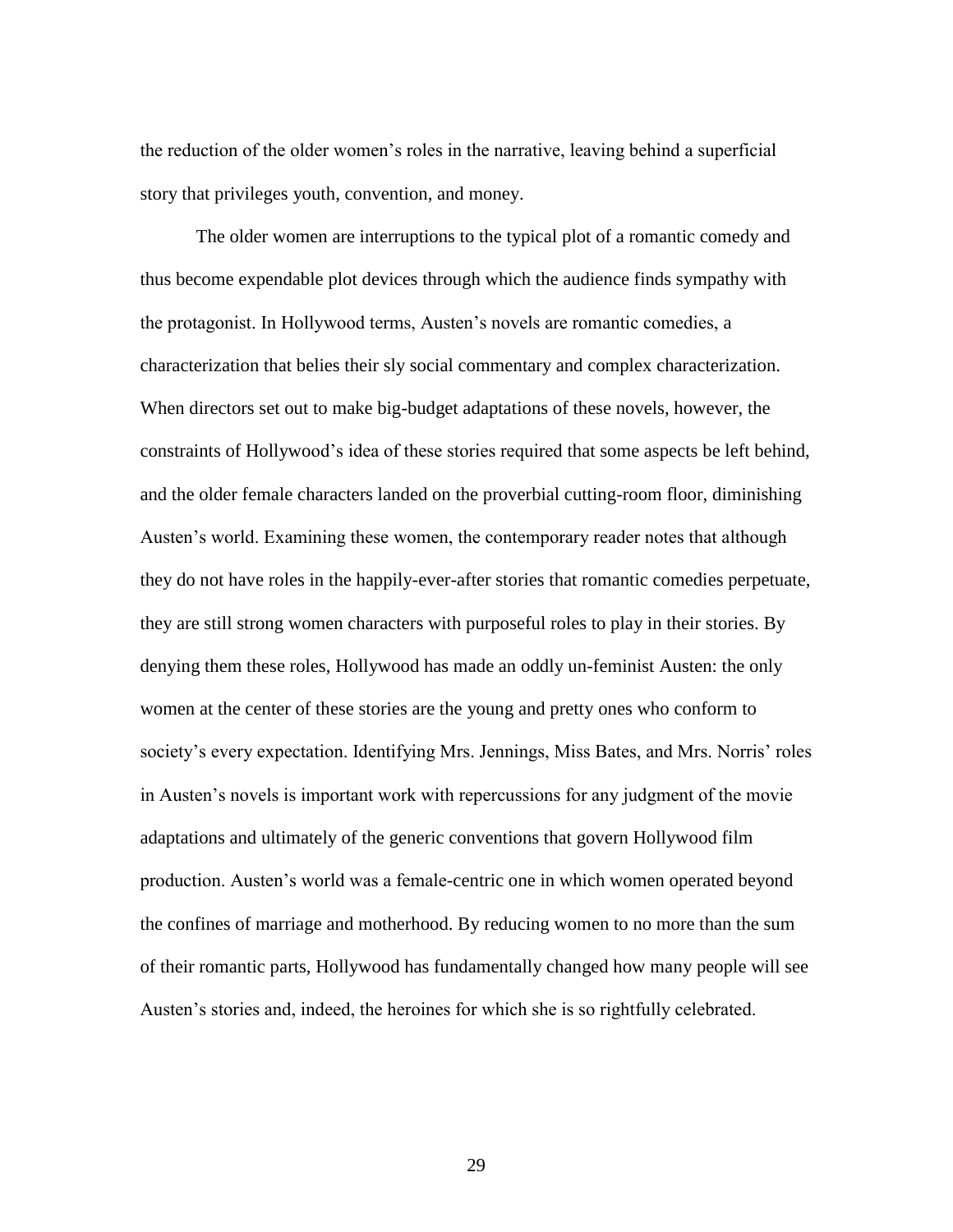#### WORKS CITED

Anderson, Kathleen and Jordan Kidd. "Mrs. Jennings and Mrs. Palmer: The Path to Female Self-Determination in Austen's Sense and Sensibility." *Persuasions* 30.1 (2009): 135-148.

Austen, Jane. *Emma*. New York: Signet Classics, 2008.

- —. *Mansfield Park*. Ed. R.W. Chapman. Oxford: Oxford University Press, 1933.
- —. *Sense and Sensibility*. Ed. R.W. Chapman. Oxford: Oxford University Press, 1933.
- Brann, Eva. "Whose Sense? Whose Sensibility? Jane Austen's Subtlest Novel." *Persuasions* 12 (1990): 142-154.
- *Clueless*. Dir. Amy Heckerling. Perf. Alicia Silverstone and Brittany Murphy. Paramount Pictures, 1995. DVD.
- Cohen, Paula Marantz. "What Have Clothes Got to Do with It? Romantic Comedy and the Female Gaze." *Southwest Review* 95.1-2 (2010): 78+. *Academic OneFile*. Web. 28 Apr. 2014.
- *Emma*. Dir. Douglas McGrath. Perf. Gwyneth Paltrow and Jeremy Northam. Miramax Films, 1996. DVD.
- Groenendyk, Kathi. "Modernizing Mansfield Park: Patricia Rozema's Spin on Jane Austen." *Persuasions On-Line* 25.1 (2004): n. pag. Web. 28 Apr. 2014.
- Heigl, Alex. "Twelve Crucial Moments in the Evolution of MTV." *Nerve.com*. N.p., 1 Aug. 2011. Web. 28 Apr. 2014.
- Hutcheon, Linda. *A Theory of Adaptation*. New York: Routledge, 2006. Print.
- Jermyn, Deborah. "Unlikely Heroines? "Women of a Certain Age" and Romantic Comedy." *CineAction* 85 (2011): 26-33. *Academic OneFile*. Web. 28 Apr. 2014.
- Johnson, Bill. "The Art of the Romantic Comedy." *A Story Is a Promise*. N.p., n.d. Web. 28 Apr. 2014.
- Looser, Devoney. "Jane Austen "Responds" to the Men's Movement." *Persuasions*. 18 (1996): 159-70. Print.
- Looser, Devoney. *Women Writers and Old Age in Great Britain*, 1750-1850. Baltimore: Johns Hopkins UP, 2008. Print.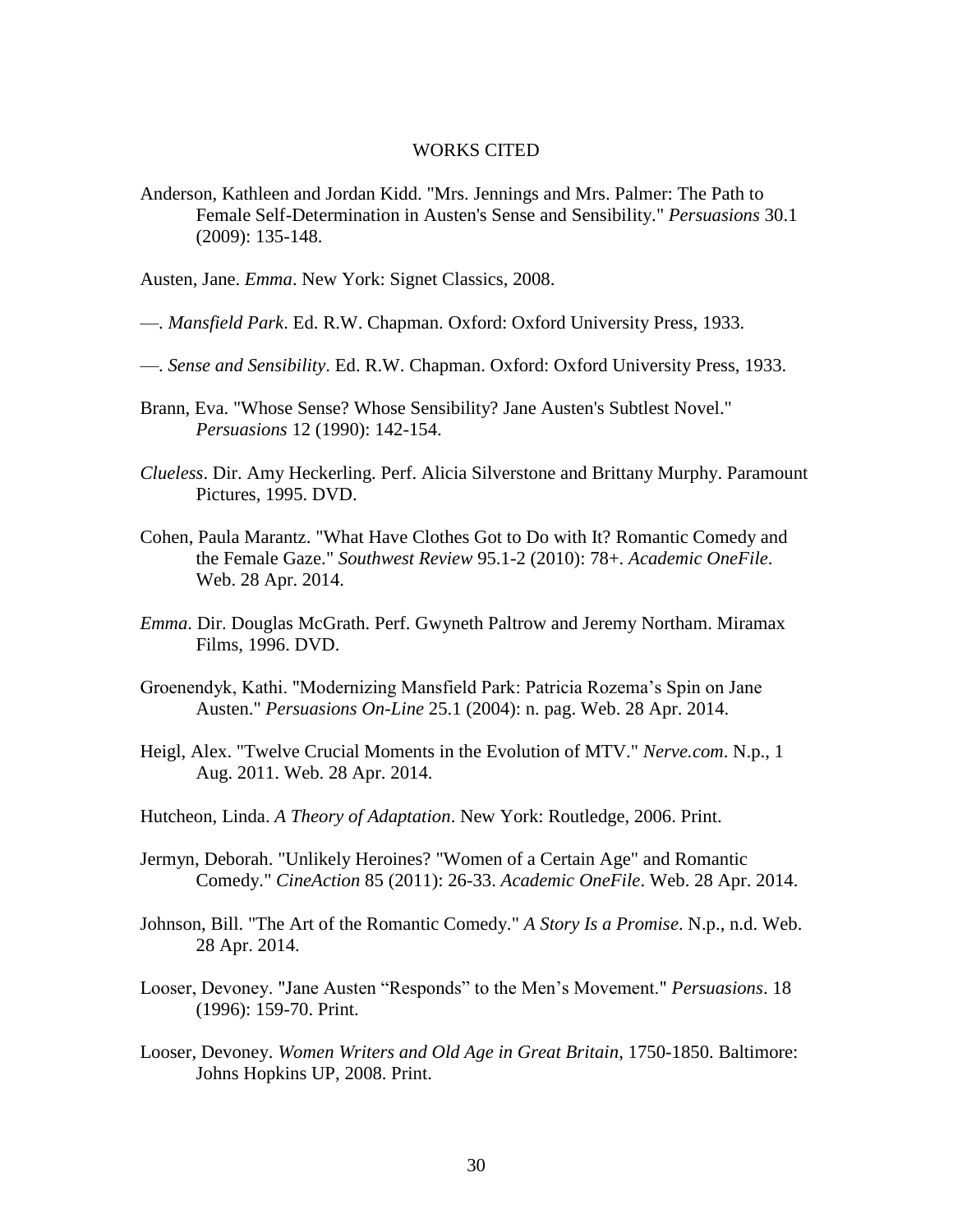- *Mansfield Park*. Dir. Patricia Rozema. Perf. Frances O'Connor and Jonny Lee Miller. Miramax Films, 1999. DVD.
- McDonald, Tamar Jeffers. *Romantic Comedy: Boy Meets Girl Meets Genre*. London: Wallflower, 2007. Print.
- McFarlane, Brian. *Novel to Film: An Introduction to the Theory of Adaptation*. Oxford: Clarendon, 1996. Print.
- Monk, Claire, and Amy Sargeant. *British Historical Cinema: The History, Heritage, and Costume Film*. London: Routledge, 2002. Print.
- Morrison, Sarah. "Of Women Borne: Male Experience and Feminine Truth in Jane Austen's Novels." *Studies in the Novel* 26.4 (1994): 337-49. JSTOR. Web. 4 Mar. 2014.
- "Most Popular TV Series Released In 1994." IMDb. IMDb.com, n.d. Web. 26 Mar. 2014.
- Murray, Douglas. "Spectatorship in Mansfield Park: Looking and Overlooking." *Nineteenth-Century Literature* 52.1 (1997): 1-26.
- Neale, Stephen. *Genre and Hollywood*. London: Routledge, 2000. Print.
- Parrill, Sue. "The Cassandra of Highbury: Miss Bates on Film." *Persuasions: The Jane Austen Journal On-Line*. 3 (1999): n. pag. Web.
- Rozema, Patricia. *Mansfield Park*. Screenplay. New York. 2000. Print.
- *Sense and Sensibility*. Dir. Ang Lee. Perf. Emma Thompson and Kate Winslet. Columbia Pictures, 1995. DVD.
- Spacks, Patricia Meyer. "Austen's Laughter." *Women's Studies: An Inter-Disciplinary Journal* 15.1-3 (1988): 71-85.
- Stewart, Maaja A. "The Fools in Austen's Emma." *Nineteenth-Century Literature* 41.1 (1986): 72-86.
- Stovel, Nora Foster. "From Page to Screen: Emma Thompson's Film Adaptation of Sense and Sensibility." *Persuasions Online* 32.1 (2011). Online. 23 February 2013.
- Tasker, Yvonne, and Diane Negra. "Postfeminism and the Archive for the Future." *Camera Obscura* 21.2 (2006): 171-76. *Academic OneFile*. Web. 28 Mar. 2014.